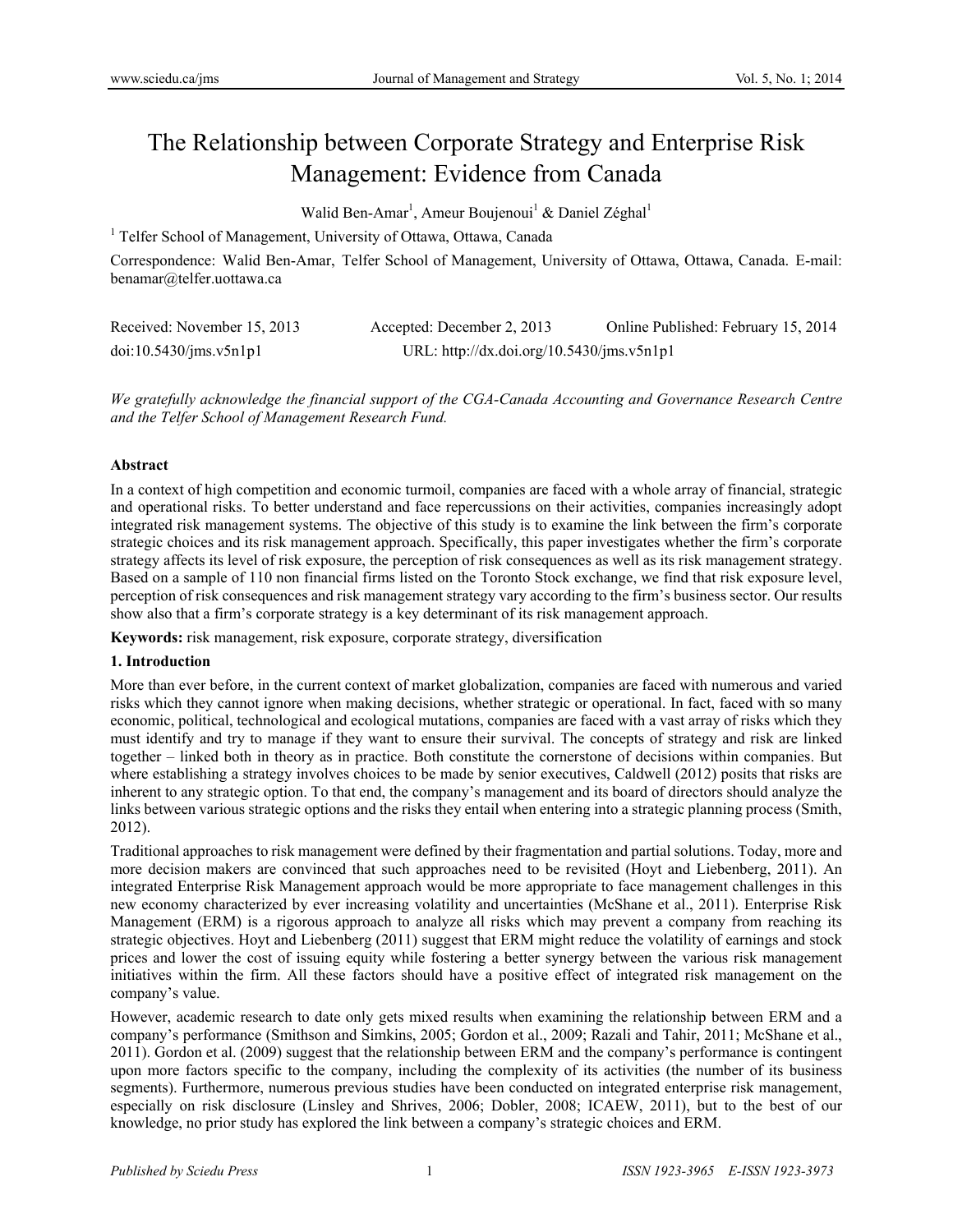Thus the objective of our research is to analyze relationships between a company's strategic options and its approach to risk management. More specifically, our study will examine if a company strategy affects its exposure to risks, the perception of the consequences of those risks and, finally, its risk management strategy. Our study is based on a sample of 110 non-financial companies listed on the Toronto Stock Exchange. Using a content analysis of information extracted from annual reports, we identified risks which we then codified according to three dimensions, namely exposure to risks, consequences of risk materialization and risk management strategies. We also identified business sectors for each company as well as their main corporate strategic orientations.

The rest of the paper is organized as follows: the next section reviews the relevant literature on various strategic orientations as well as on enterprise risk management; the third section explains our research methodology; the fourth section presents the main results of the study and is followed by a conclusion.

## **2. Literature Review**

#### *2.1 Corporate Strategic Orientations*

In the field of strategic management, numerous studies have been dedicated to enterprise strategy at what is called the corporate level (Ansoff, 1965; Rumelt, 1974). This level establishes the company's perimeter, and as such, the industrial sectors in which its senior executives would like to see the company operate and grow (Ansoff, 1965). To that end, a company may end up evolving within a single business unit whereas another may have two or more units in various sectors and/or markets. Furthermore, these separate units may report to the chain of value, thus making the company a vertically-integrated one just as they may be the various components of the portfolio of a diversified company with varied business segments either related or entirely unrelated. In the case of a diversified company, top management will also be concerned with choosing how to manage those units in order to maximize the company's overall performance (Chandler, 1994). Attention then turns to the organizational structure and management processes, and more particularly to the system in place to evaluate the performance of each unit within the company's portfolio.

Collis and Montgomery (2005), when defining corporate strategy as a modification of the company's activities, put emphasis on the value creation through the configuration of the company's activity portfolio and the coordination between the various business units. The allocation of resources between those units also constitutes an important strategic dimension at that level. In order to ensure the growth and development of their company, and especially its survival, senior executives have a choice between a strategy of development within the same sphere of activity, or specialization**,** a vertical integration, and a strategy of diversification within two or more business sectors.

A company which opts for a strategy of specialization operates within a single business sector which represents a significant proportion of its sales. Rumelt (1974) qualified this type of company as a "single-business" company where 95% or more of its total sales stem from that unit. Far from being the case for only those companies in their first development phase, Rumelt (1974) has found that this group represented 42% of all Fortune 500 companies in 1949, and 14.4% of them in 1974. At the beginning of the new millennium, this percentage was thought to be between 5 and 7%.

According to Ansoff (1965), a company which opts for a specialization strategy, will focus on one business segment and supply products or services to customers it has identified. Later on, in order to ensure its growth, it will have to look for new products and/or services, or new markets, but only within its business sector. That way, it will either have to expand its line of products or services within this area, offer new products or services within an existing brand, or expand geographically while offering the same products or services to its new customers. By pursuing a strategy of specialization, the company might acquire a large market share, see a reduction in its costs, benefit through economies of scale and from the results of experience while improving its productivity and, in the end, ensuring better profitability.

It goes without saying that this type of strategy is not without risks. Economic slow-downs, important changes within the customers' lifestyle, the industry reaching maturity or even a radical change in technological advances rendering those products or services obsolete may disturb and even undermine the demand for the company's products or services, sending it in a prolonged crisis which might threaten its survival.

The second strategic option a company could opt for, at the corporate level, is that of vertical integration. Strategic management scholars (Mpoyi, 200; Davis and Duhaime, 1992) posit that in addition to ensuring its production stage, a company which adopts such an orientation also ensures its supply (upstream integration) for example, or that of the distribution of its product while getting as close as possible to its end customer (downstream integration) or it can do both at the same time (more or less total vertical integration). It could also opt for a horizontal integration by acquiring one or more competitors who manufacture similar products. This strategy aims at making economies of scale and obtaining a negotiating power with suppliers and/or distributors, and clients. Senior executives who choose this strategic option are concerned with knowing up to what point they wish the company to control the production of its inputs or its suppliers as well as the distribution of its outputs. In the end, it comes down to making a choice between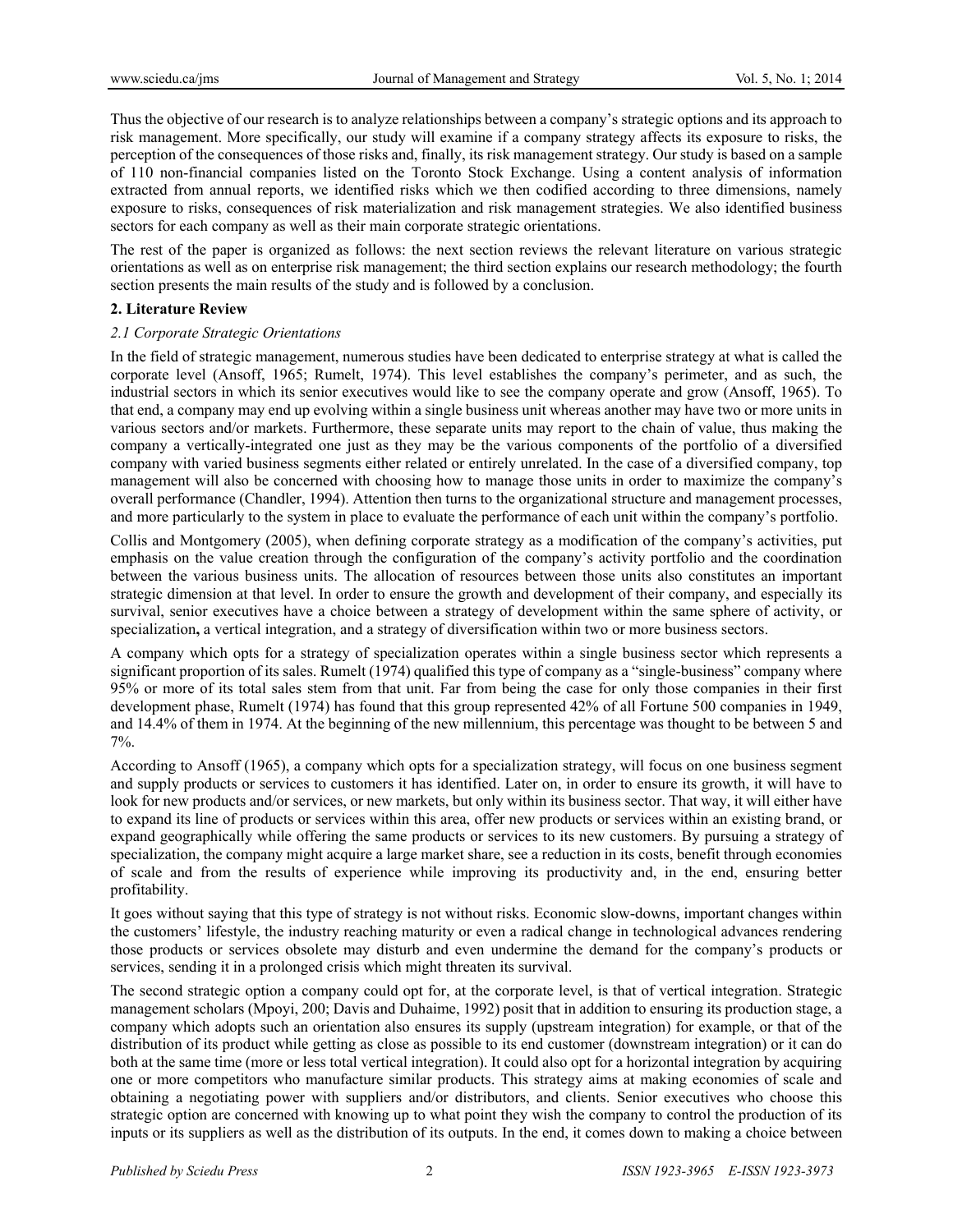producing in-house goods and services which the company would need, or calling upon the markets based on the criteria of transaction cost reduction (Williamson, 1981). The risks, with this integration strategy, is that it limits the firm's flexibility and response time since it could have a negative effect on the company in times of recession or of a slowing down of final demand in its industry.

The third strategic option, at the corporate level, would be business diversification. This strategic option was one of the most examined areas of research in strategic management (Hoskisson and Hitt, 1990; Wan, Hoskisson, Short and Yiu, 2011). Rumelt (1974) was a pioneer in this field. After his ground-breaking work, numerous researchers examined diversification in order to explain differences in the performance and growth of companies, with a particular focus on the effects of related and unrelated diversification on firm performance (Miller, 2006; Robins and Wiersema, 1995).

For a company's senior executives, diversification means entering new business sectors where the company is not currently present and developing or acquiring skills in order to operate within these business sectors. Reinvesting available capital, the need to establish the firm's positioning in a fickle market (by entering complementary sectors for example), the need to redeploy in new business segments offering better growth opportunities than the current ones (which have probably matured) and the need to find other activities to ensure the company's survival in the face of problematic competing positioning of other business units are among the reasons given for such a choice. If senior executives have often pursued diversification strategies through sharing and reducing business risks while hoping to improve the company's overall profitability, they could not ignore the risks specific to this strategic option. In fact, when a company enters new markets and offers new products, it may end up in a difficult, and even in a very tenuous competitive situation among which are elevated costs and aggressive reactions from competitors in the field.

Smith (2012) suggests that senior executives take into account certain risk factors in their strategic choice decisions. However, other risks may happen with unforeseen events or circumstances. Corporate reaction to those risks will depend on managers' risk tolerance level and on the measures undertaken to manage them.

## *2.2 Enterprise Risk Management: Definition, Determinants and Value Creation*

When trying to implement their strategic choices, companies are faced with an ever-growing competition while having to stay alert to opportunities and ready to defeat environmental threats. Senior executives thus have only one course of action: choose the right strategy whether at the corporate level or for each of its business segments. It goes without saying that such choices include a certain number of risks which affect the company's ability to reach its objectives and ensure its survival. What is at stake here is the effects of uncertainty upon objectives established by a company or one of its components. Prior research (Dia and Zéghal, 2008; McShane et al., 2011; Razali and Tahir, 2011) clearly shows that risks have evolved in number and in intensity and their management has become more and more complex but indispensable since what is at stake here is the survival of the company itself. The presence of risks within companies' environment is natural. It has always existed and executives choose their course of action in relation with the palatability of each of those risks.

There is no doubt that there exists, today, a relation between the growth of a company or one of its divisions, the risks involved and the results obtained. Consequently, senior executives are called upon to identify and evaluate risks and establish acceptable levels which might be compatible with the company objectives. Traditionally, all the risks identified by executives were treated independently from one another by specialists in the various departments and entities of the company (Beasley et al., 2005). This was called "risk management in silo," where interrelations were not taken into consideration and their effects were completely ignored.

Nowadays, with more and more complex and interrelated risks, senior executives have to mobilize vast resources and take their time to identify a whole array of risks before proceeding to their evaluation and choosing an adequate solution to manage them. In the identification phase, they often rely on a classification by category. For example, Caldwell (2012) makes a distinction between various categories of risks: strategic, operational, financial, leadership, non-conformity, unforeseeable, loss of reputation and external. Lajili and Zéghal (2005) rather proposed a much larger classification while specifying the detailed content of each identified category of risks (financial, market, environmental, regulation, operational, suppliers, natural resources, political, technological, climate, seasonal and cyclical risks).

Since the middle of the 1990s, senior executives in North America, in Europe and elsewhere in the world, have started looking at risk management from a holistic point of view. It is in that environment that Enterprise Risk Management (ERM) has appeared and continues to evolve because of its positive impacts generally expected on performance and on the way in which senior executives look at risks. This ERM concept has rapidly become largely accepted by most executives.

Integrated risk management means not only identifying and evaluating risks which may individually affect the attainment of the firm's objectives, but also their overall approach and the implementation of strategies for the company as a whole in order to manage them. In other words, it may be defined as an overall, integrated approach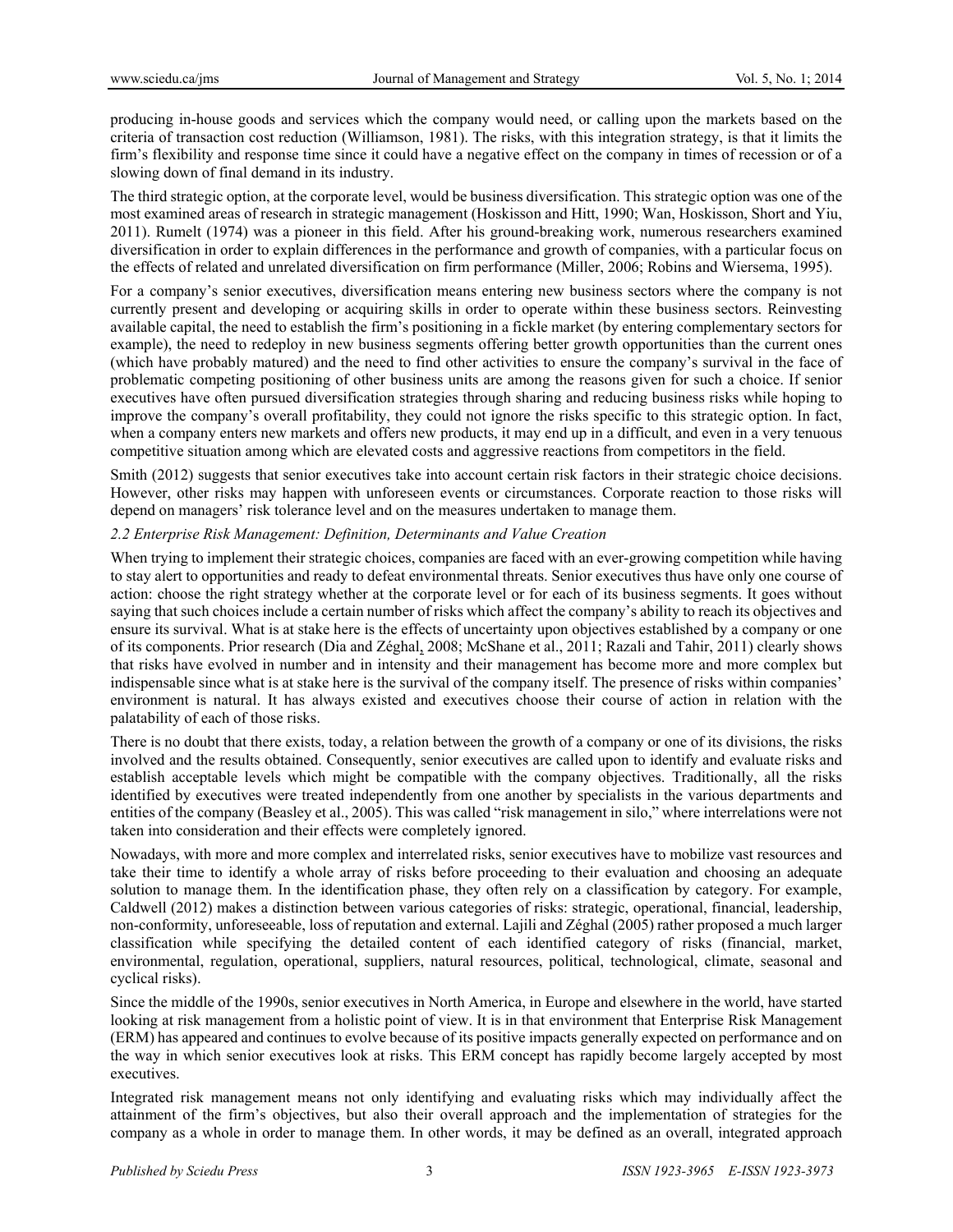through which a company, whatever its industrial sector, evaluates, controls, operates, finances and oversees risks, wherever they may come from, in order to reach its objectives and increase its short and long-term value for its stakeholders (Razali and Tahir, 2011; Caldwell, 2012).

The main objective of ERM is to identify, manage and mitigate risks and to seize all opportunities for the whole company. It is an approach which provides a risk management framework articulated around identifying particular circumstances or events which may have an influence on the company's objectives, evaluating the occurrence of risks and their prevalence, identifying responses or strategies to attenuate them and establishing a monitoring process. These different ways of looking at IERM were explained by the Committee of Sponsoring organizations of the Treadway Commission (COSO, 2004) in its report "The Enterprise Risk Management – Integrated Framework" where enterprise risk management is defined as a "*process, effected by an entity's board of directors, management and other personnel, applied in strategy setting and across the enterprise, designed to identify potential events that may affect the entity, and manage risk to be within its risk appetite, to provide reasonable assurance regarding the achievement of entity's objectives*" (COSO, 2004, page 2).

ERM is therefore a true paradigmatic shift noticed in companies where a company senior executives wish to reposition themselves with regard to risk. In these companies, rather than concentrating on one risk at a time, senior executives look at all events and actions which may keep the company from attaining its objectives and which have an incidence on the company's value. Although it may not always be possible to control the effects of those various risks, their causes can be identified and managed in relation with the company overall objectives. For that, senior executives need to have a thorough knowledge of all potential risks, their relationship to one another and their impacts on the company objectives.

Prior research in finance has studied more thoroughly the determinants of the implementation of integrated risk management and the relationship between integrated risk management and performance. The first series of studies (Liebenberg and Hoyt, 2003; Beasley et al., 2005; Pagash and Warr, 2011) tried to identify the explanatory factors of adopting an IERM system. Beasley et al. (2005) thought that the presence of a Chief Risk Officer at upper-management level, the size of the company and its belonging to the financial sector promoted the adoption of a risk management system. Pagash and Warr (2011) observed that the debt level, the volatility of accounting results and a variable remuneration for the CEO depending on the volatility of stock prices had a positive influence on the probability of nominating a Chief Risk Officer within the company.

Another series of studies looked at the relationship between risk management and performance (Allayannis and Weston, 2001; Beasley et al., 2008; Gordon et al., 2009; McShane et al., 2011; Hoyt and Lienberg, 2011). Allayannis and Weston (2001) showed that using a hedging strategy against currency risk gave the company a value premium of 5% with regard to other companies who did not hedge against such a risk. Beasley et al. (2008) reported a positive stock market reaction at the announcement of the nomination of a Chief Risk Officer in non-financial companies. In contrast, they did not report such a positive effect for financial firms. Gordon et al. (2009) found that the relation between ERM and firm performance is contingent on a number of firm-specific factors which include uncertainties in the company's environment, competition within its industrial sector, complexity of its activities, its size and the control exerted by its board of directors. Finally, while Hoyt and Liebenberg (2011) found a positive relationship between adopting an integrated risk management system and the value of insurance companies, McShane et al. (2011) could not come to the same conclusion. It should be noted that the divergence of results between those studies may be attributed, among other factors, to the adoption of samples from different industrial sectors, to the quality of information available on integrated risk management (Lajili and Zeghal, 2005) and to the use of distinct measurements for those risks.

Research on enterprise risk management has become more important in the past few years. Numerous studies explored risk disclosure practices in publicly listed companies and the link between risk management practices and firm performance. However, a company's strategic choices and risk management were seldom studied. This gave rise to our main area of research: the study of the empirical link which may exist between corporate strategies adopted by Canadian companies and their approach to integrated enterprise risk management. It is generally recognized that different strategies require different financial, material and human resources. Furthermore, they require different types of priorities and control systems as well as different success factors. This allows us to anticipate that different strategies would provide differences with regard to exposure to risk, to perception of the consequences of risk materialization and to strategies to be adopted in order to mitigate these risks.

#### **3. Methodology**

#### *3.1 Sample*

Our study is based on data collected for a sample of 110 non-financial companies listed on the Toronto Stock Exchange included in the list of the 200 companies on the *Globe and Mail*'s *Report on Business* for the year 2007 with available annual reports and financial, business risks and corporate strategy data.. Table 1 shows the sample firms' distribution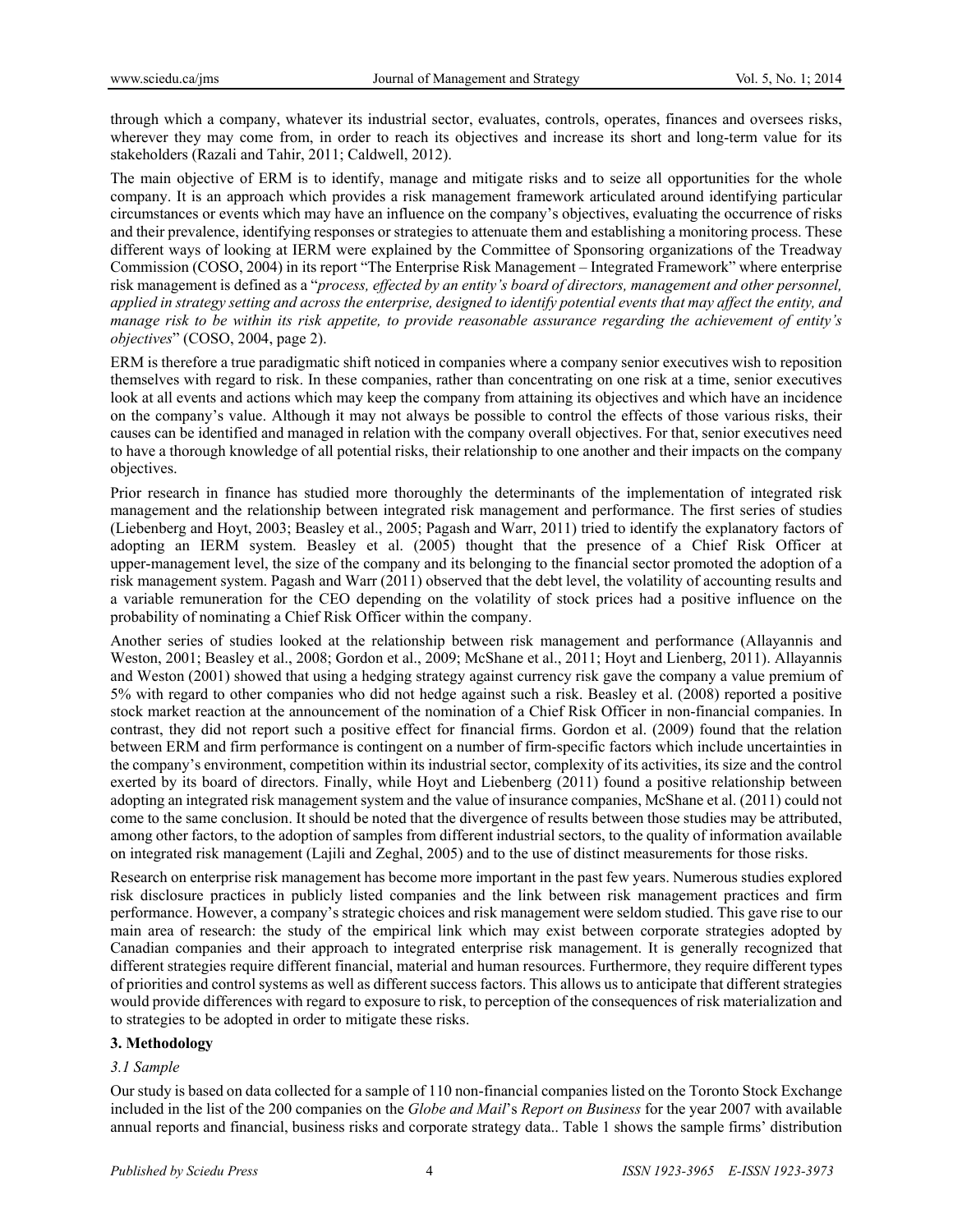by main industrial sectors. 46.6% of our sample firms belong to the resources, whereas manufacturing and services sectors account for 24.4% and 29% respectively. This structure of our sample reflects the characteristics of the Canadian economy in which natural resources (oil  $\&$  gas, pulp  $\&$  paper) is a dominant business sector.

## Table 1. Sample distribution by industry

|                   |                  | Number of                |                  | % from each |
|-------------------|------------------|--------------------------|------------------|-------------|
|                   | <b>NAICS</b>     | enterprises              | % from Total     | group       |
|                   | 113              | 4                        | 3.7              | 7.8         |
| I. Resources      | 211              | 22                       | 20.1             | 43.2        |
|                   | 212              | 21                       | 19.1             | 41.2        |
|                   | 213              | $\overline{\mathcal{L}}$ | 3.7              | 7.8         |
| Total             |                  | 51                       | 46.6             | 100         |
|                   | $\overline{311}$ | $\overline{2}$           | $1.\overline{8}$ | 7.4         |
|                   | 312              | $\overline{2}$           | 1.8              | 7.4         |
|                   | 315              | $\mathbf{1}$             | 0.9              | 3.7         |
|                   | 322              | 3                        | 2.7              | 11.1        |
| II. Manufacturing | 325              | $\overline{4}$           | 3.7              | 14.8        |
|                   | 333              | $\mathfrak{Z}$           | 2.7              | 11.1        |
|                   | 334              | $\overline{c}$           | 1.8              | 7.4         |
|                   | 335              | $\overline{c}$           | 1.8              | 7.4         |
|                   | 336              | 5                        | 4.5              | 18.5        |
|                   | 339              | $\overline{\mathbf{3}}$  | 2.7              | 11.1        |
| Total             |                  | 27                       | 24.4             | 100         |
|                   | 221              | $\overline{3}$           | 2.7              | 9.4         |
|                   | 236              | $\mathbf{1}$             | 0.9              | 3.1         |
|                   | 445              | 5                        | 4.6              | 15.5        |
|                   | 446              | $\overline{c}$           | 1.8              | 6.3         |
|                   | 448              | $\overline{c}$           | 1.8              | 6.3         |
|                   | 452              | $\overline{2}$           | 1.8              | 6.3         |
| III. Services     | 481              | $\overline{2}$           | 1.8              | 6.3         |
|                   | 486              | $\mathbf{1}$             | 0.9              | 3.1         |
|                   | 512              | $\overline{c}$           | 1.8              | 6.3         |
|                   | 515              | $\overline{\mathbf{3}}$  | 2.7              | 9.4         |
|                   | 517              | $\overline{4}$           | 3.7              | 12.4        |
|                   | 531              | 1                        | 0.9              | 3.1         |
|                   | 541              | $\overline{\mathbf{3}}$  | 2.7              | 9.4         |
|                   | 722              | 1                        | 0.9              | 3.1         |
| Total             |                  | $\overline{32}$          | 29.0             | 100         |
| Total sample      |                  | 110                      | 100              | 100         |

## *3.2 Variable Definition*

The two major variables in this study are strategic choices and integrated enterprise risk management. Both are measured with the content analysis methodology for which we have analyzed relevant sections of the firms' annual reports, which we then codified with two coding frames, one for each of the two variables previously developed on the basis of prior research. Data collection was done in three stages. First, we collected annual reports for fiscal year ending in 2007 from the SEDAR electronic database (www.sedar.com). Data for year 2007 was used to eliminate the potential impact of the financial crisis of 2008 on financial data and risk management practices.

Examining the reports allowed us to extract information related to risk management. By adopting the approach used in previous studies who used this analytical framework (Lajili and Zéghal, 2005; Dia and Zéghal, 2008), a graduate student familiar with content analysis methodology was trained by one of the authors to codify the information. He had to start by identifying the risk category for each company by referring to an already-established list. In this study, we have kept the same risk classification as Lajili and Zéghal (2005) and Dia and Zéghal (2008) by grouping risks in three large categories. Financial risks include currency, credit, interest rate risk as well as the risk related to the value of financial instruments. Operational risks include environmental risk, natural resources risk, and risks related to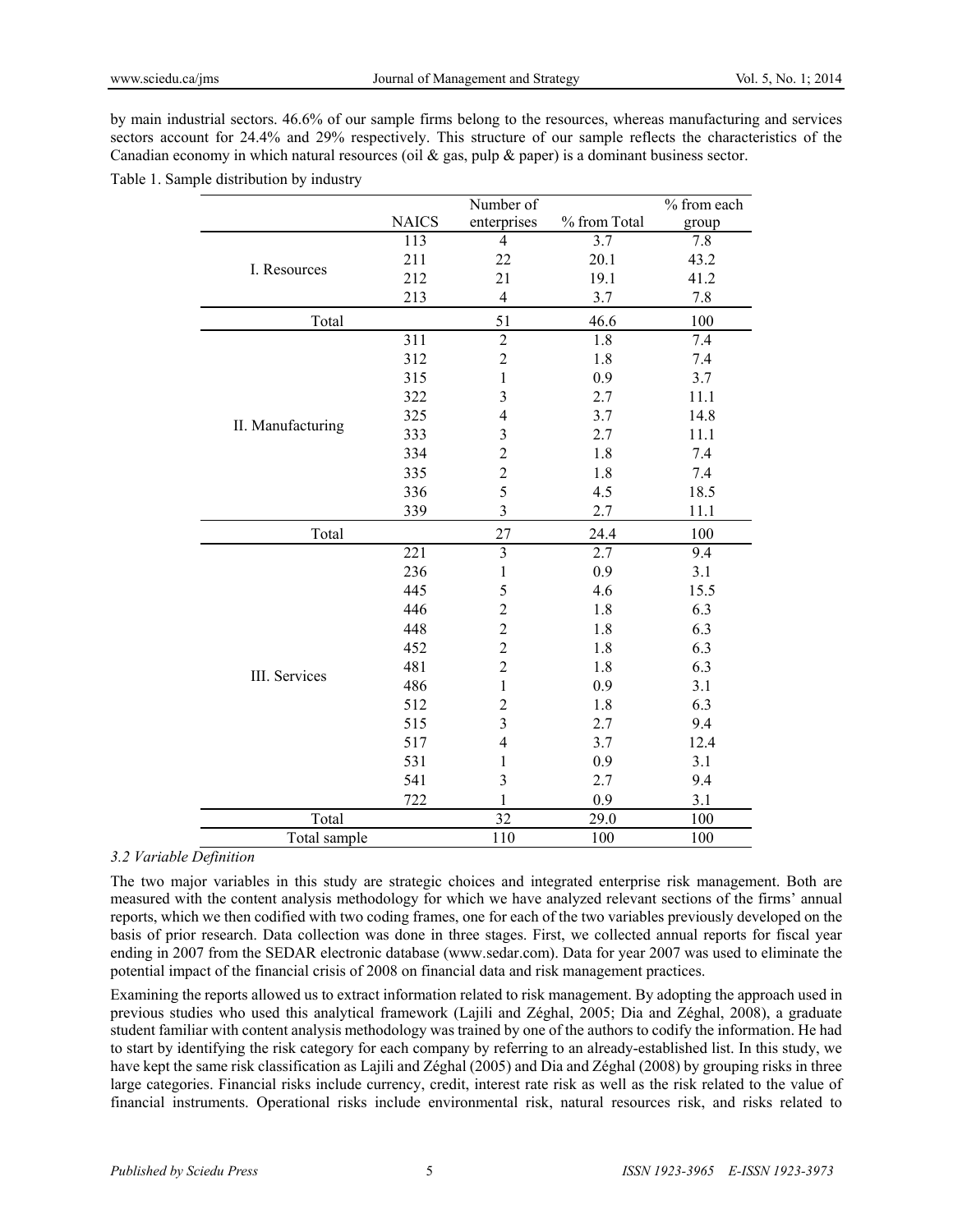operations and suppliers as well as technological risk. Finally, business risks (also called strategic risks) include market risks, risks related to climate, seasons and regulations, as well as political risks and those associated with cyclicality.

For each type of identified risk, we adopted the risk analysis map suggested in current literature (AICPA/CICA, 1999) to measure the level of a firm's exposure (Rare, Improbable, Possible, Rare, Probable and Definite), the intensity of consequences of risk materialization (Catastrophic, Major, Moderate, Minor, Insignificant) and the type of strategy used to face the risk (Accept the risk, Transfer, Reduce and Avoid). This codification was done by the same graduate student. In order to ensure reliability of the coding procedure, the first ten cases were codified by both the student and one of the authors.

The second stage was to collect accounting and financial data for fiscal year ending in 2007. This information was related to total assets, debt ratio, return on equity (ROE) and share market value, among others. These were extracted from the STOCK-GUIDE electronic database. In the cases of mergers, closures and lack of data, those companies were discarded. For the third stage, one of the authors, who is a strategic management professor, attentively read all the annual reports in order to identify and codify the corporate strategy used for each one of the 110 companies within our sample.

## **4. Results**

## *4.1 Descriptive Statistics*

Table 2 presents descriptive statistics for a few financial characteristics (market value, size of assets, debt ratio and return on equity) of the sample firms as well as for companies within each of the industrial sectors.

Table 2. Financial variables

|                               | $\mathbf N$ | Min       | <b>Max</b> | Median  | Average | <b>Standard</b><br><b>Deviation</b> |
|-------------------------------|-------------|-----------|------------|---------|---------|-------------------------------------|
| <b>Panel A: Total Sample</b>  |             |           |            |         |         |                                     |
| Market value (000,000 \$)     | 110         | 23        | 43 48 6    | 1773    | 5 6 3 9 | 9519                                |
| Total Assets (000,000 \$)     | 110         | 63        | 57 55      | 24 906  | 6980    | 10 265                              |
| Debt/Equity                   | 110         | 0.02      | 6.59       | 0.45    | 0.77    | 0.92                                |
| Return On Equity $(\% )$      | 110         | $-122.92$ | 78.62      | 10.45   | 2.24    | 32.15                               |
| <b>Panel B: Resources</b>     |             |           |            |         |         |                                     |
| Market value (000,000 \$)     | 51          | 110       | 43 358     | 1 4 4 0 | 6814    | 11 270                              |
| Total Assets (000,000 \$)     | 51          | 255       | 57 547     | 1852    | 7555    | 12 549                              |
| Debt/Equity                   | 51          | 0.02      | 2.83       | 0.34    | 0.46    | 0.51                                |
| Return On Equity (%)          | 51          | $-109.91$ | 36.82      | 4.8     | $-2.00$ | 31.06                               |
| <b>Panel C: Manufacturing</b> |             |           |            |         |         |                                     |
| Market value (000,000 \$)     | 27          | 41        | 43 48 6    | 1 3 9 3 | 4 6 6 7 | 9 9 0 0                             |
| Total Assets (000,000 \$)     | 27          | 63        | 26 135     | 2676    | 5 0 2 5 | 5 9 6 3                             |
| Debt/Equity                   | 27          | 0.06      | 3.89       | 0.65    | 0.95    | 0.86                                |
| Return On Equity $(\% )$      | 27          | $-90.86$  | 78.62      | 9.92    | 9.25    | 33.3                                |
| <b>Panel D: Services</b>      |             |           |            |         |         |                                     |
| Market value (000,000 \$)     | 32          | 23        | 19 032     | 2 4 9 1 | 4585    | 5 2 2 6                             |
| Total Assets (000,000 \$)     | 32          | 406       | 39 414     | 3784    | 7712    | 9 0 6 9                             |
| Debt/Equity                   | 32          | 0.03      | 6.59       | 0.69    | 1.1     | 1.27                                |
| Return On Equity (%)          | 32          | $-122.92$ | 31.61      | 13.66   | 3.08    | 32.78                               |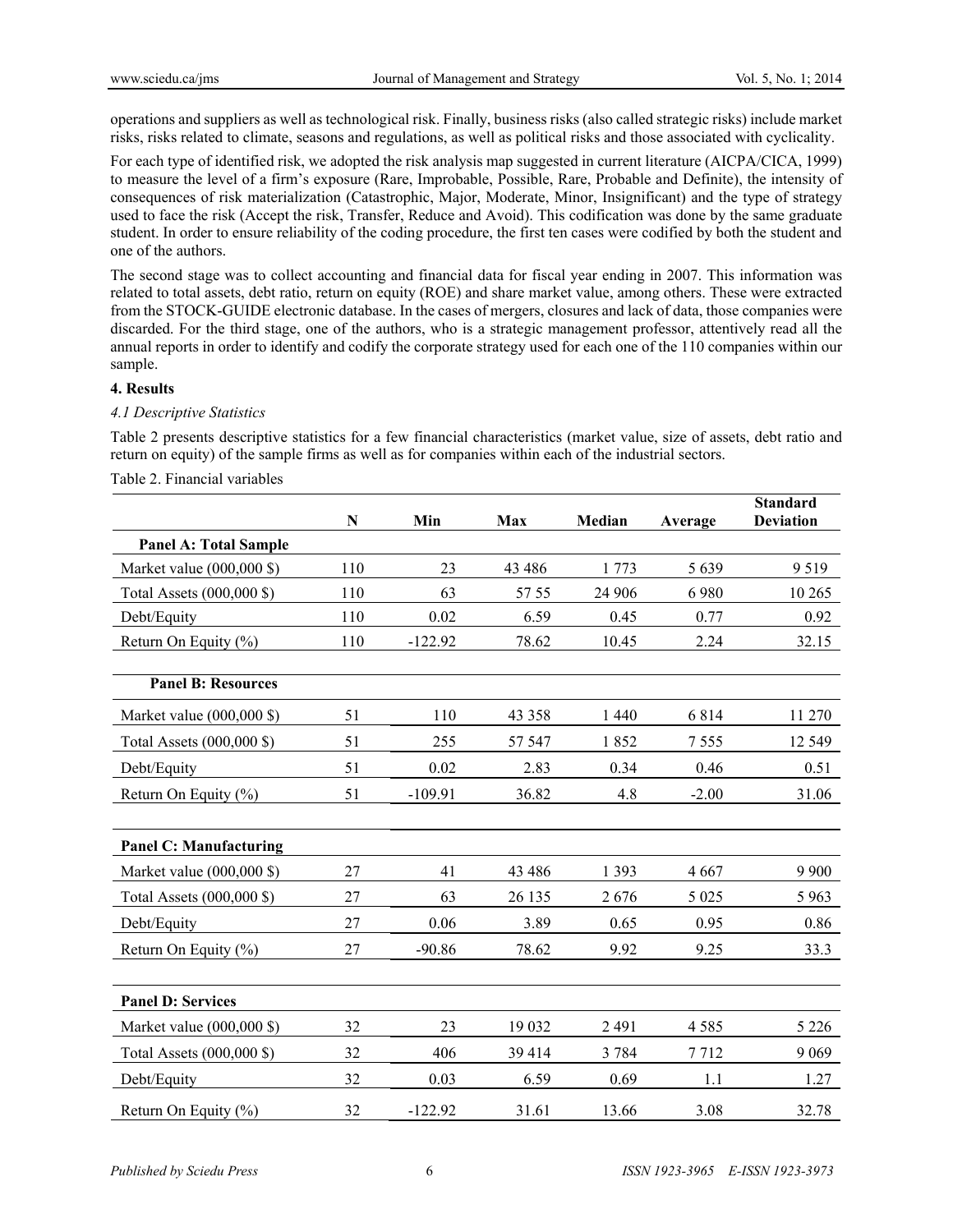Table 3 shows the distribution of corporate strategic options preferred by the companies within our sample in each of the three industrial sectors. Specialization strategy was the option chosen more often by all companies whatever the business sector they belonged to (78.2%). In the resources sector, it was preferred by 84.4% of entities; in the services sectors, 78.1% of them opted for specialization whereas 18.8% choose the diversification option. It is in the manufacturing sector that we observed the largest proportion of companies who chose diversification (26%) as their strategic option; however, 66.6% nevertheless chose the specialization option for their activities.

|                      | <b>Resources</b> | Manufacturing | <b>Services</b> | <b>Total</b> |
|----------------------|------------------|---------------|-----------------|--------------|
| Specialization       | 43 (84.4)        | 18(66.6)      | 25(78.1)        | 86 (78.2)    |
| Diversification      | 4(7.8)           | 7(26.0)       | 6(18.8)         | 17(15.4)     |
| Vertical Integration | 4(7.8)           | 2(7.4)        | 1(3.1)          | 7(6.4)       |
| <b>Total</b>         | 51(100.0)        | 27(100.0)     | 32(100.0)       | 110(100.0)   |

Table 3. Corporate strategic choices by industry

## *4.2 Enterprise Risk Management Analysis by Industrial Sector*

This first analysis aims to examine whether risk management practices differ between the industries (resources, manufacturing and services) in our sample. We distinguish between three main business risks categories namely financial, operational and strategic risks. Risk elements within each category appear in the first columns of each table as 4-a, 4-b and 4-c. As defined in the process of enterprise risk management, we analyzed the following aspects: i) risk exposure, ii) consequences of risk materialization and iii) risk management strategies.

## 4.2.1 Risk Exposure Analysis by Industrial Sector

Table 4a shows risk exposure profiles by industrial sector. The resources sector seems more exposed to financial risk than to the other two categories (operational and strategic). In financial risks, the currency risk and that of interest rates are those where exposure is greater for this industry. It should also be noted that in terms of strategic risks, natural resources companies perceive a high risk exposure to market and governmental regulation risks. In the light of the current debate on greenhouse gas emission through the development of oil sands in Alberta, companies may fear a tightening-up of regulations which may increase possible non-compliance costs.

Companies in the industrial sector also seem more exposed to financial risks than to operational or strategic risks. Currency and market risks are the highest average levels among risk categories. Finally, in the service sector, we noticed a risk exposure profile which was different from the other two sectors. In fact, even if the financial risk is the risk category to which the service sector is more exposed, the sector seems more exposed to strategic risks than to operational ones. Market and governmental regulation risks are those which present the highest average levels among risk categories in the whole service sector.

Finally, for the three risk categories (financial, operational and strategic), the resources sector seems to show the following averages: 4.60, 4.18 and 4.17 respectively, whereas the industrial sector shows averages as follows: 4.69, 4.11 and 3.91 respectively. Finally, in the services sector, averages are respectively 4.42, 3.69 and 3.76. From these averages, it is clear that the service sector is less exposed to risks than the resource sector or the manufacturing one.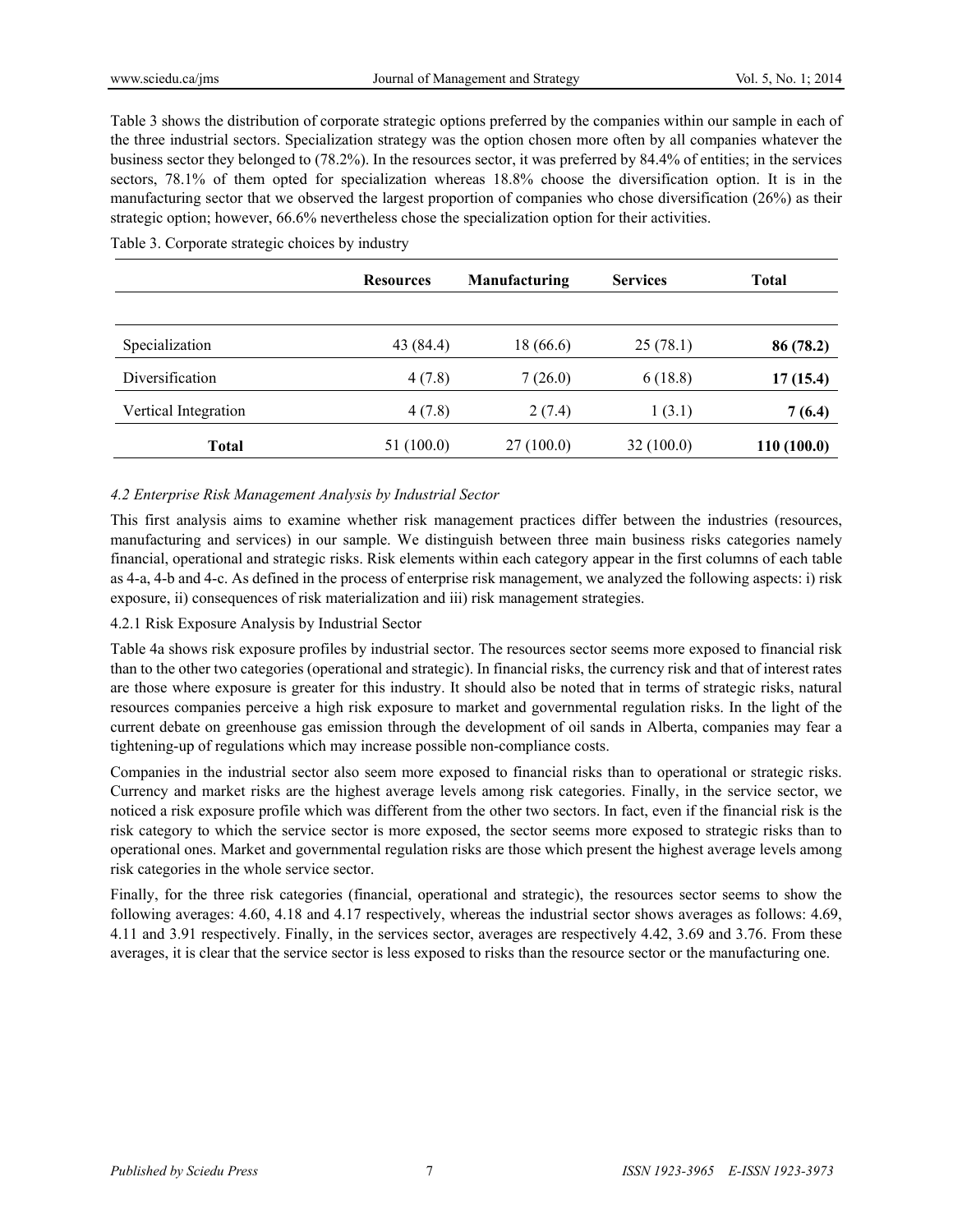Table 4a. Analysis of risk exposure by industry

|                          |                  |                  |                  |                  | <b>Panel A - Resources</b> |             |         |                  |                  |                  | <b>Panel B- Manufacturing</b> |                  |         |
|--------------------------|------------------|------------------|------------------|------------------|----------------------------|-------------|---------|------------------|------------------|------------------|-------------------------------|------------------|---------|
|                          |                  | $\mathbf R$      | $\rm I$          | ${\bf P}$        | PR                         | $\mathbf C$ | Average | $\mathbf R$      | I                | $\, {\bf p}$     | PR                            | $\mathbf C$      | Average |
|                          | Currency risk    | $\mathbf{0}$     | $\mathbf{1}$     | $\mathbf{1}$     | $\overline{3}$             | 46          | 4.84    | $\mathbf{0}$     | $\overline{0}$   | $\overline{0}$   | $\overline{2}$                | 25               | 4.93    |
| Financial                | Credit risk      | $\boldsymbol{0}$ | $\overline{2}$   | $\overline{2}$   | 17                         | 30          | 4.47    | $\boldsymbol{0}$ | $\mathbf{1}$     | $\boldsymbol{0}$ | $\overline{4}$                | 23               | 4.75    |
|                          | Interest risk    | $\mathbf{0}$     | $\overline{2}$   | $\mathbf{0}$     | $\overline{7}$             | 42          | 4.75    | $\boldsymbol{0}$ | $\mathbf{0}$     | $\mathbf{1}$     | $\overline{4}$                | 21               | 4.77    |
|                          | Fin. Inst. value | $\boldsymbol{0}$ | $\mathbf{0}$     | 5                | 23                         | 23          | 4.35    | $\boldsymbol{0}$ | $\mathbf{1}$     | $\overline{4}$   | $\,8\,$                       | 14               | 4.30    |
|                          | <b>Total</b>     | $\bf{0}$         | 5                | 8                | 50                         | 141         | 4.60    | $\bf{0}$         | $\overline{2}$   | 5                | 18                            | 83               | 4.69    |
|                          | $\frac{0}{0}$    | $\boldsymbol{0}$ | 2.45             | 3.92             | 24.51                      | 69.12       |         | $\boldsymbol{0}$ | 1.85             | 4.62             | 16.67                         | 76.85            |         |
|                          |                  |                  |                  |                  |                            |             |         |                  |                  |                  |                               |                  |         |
|                          | Environment      |                  |                  |                  |                            |             |         |                  |                  |                  |                               |                  |         |
|                          | risk             | $\boldsymbol{0}$ | $\boldsymbol{0}$ | 3                | 5                          | 43          | 4.78    | $\mathbf{1}$     | $\mathbf{1}$     | $\mathbf{1}$     | 6                             | 18               | 4.44    |
|                          | Natural          |                  |                  |                  |                            |             |         |                  |                  |                  |                               |                  |         |
|                          | resources        | $\mathbf{1}$     | 7                | 11               | 25                         | 7           | 3.59    | $\mathbf{1}$     | 6                | 9                | $\,8\,$                       | 3                | 3.22    |
| Operational              | Operational risk | $\boldsymbol{0}$ | $\mathbf{1}$     | 10               | $\overline{2}$             | 38          | 4.51    | $\boldsymbol{0}$ | $\mathbf{1}$     | 5                | 5                             | 17               | 4.36    |
|                          | Suppliers        | $\boldsymbol{0}$ | 8                | 15               | 22                         | 6           | 3.51    | $\boldsymbol{0}$ | $\boldsymbol{0}$ | 5                | 14                            | $7\phantom{.0}$  | 4.08    |
|                          | Technology       | $\boldsymbol{0}$ | 3                | $\overline{2}$   | 12                         | 34          | 4.51    | $\boldsymbol{0}$ | $\mathbf{1}$     | 3                | 6                             | 17               | 4.44    |
|                          | <b>Total</b>     | 1                | 19               | 41               | 66                         | 128         | 4.18    | $\mathbf{2}$     | 9                | 23               | 39                            | 62               | 4.11    |
|                          | $\frac{0}{0}$    | 0.39             | 7.45             | 16.08            | 25.88                      | 50.20       |         | 1.48             | 6.67             | 17.04            | 28.89                         | 45.93            |         |
|                          |                  |                  |                  |                  |                            |             |         |                  |                  |                  |                               |                  |         |
|                          | Market risk      | $\boldsymbol{0}$ | $\mathbf{1}$     | $\mathbf{1}$     | $\boldsymbol{0}$           | 49          | 4.90    | $\boldsymbol{0}$ | $\boldsymbol{0}$ | $\boldsymbol{0}$ | $\overline{2}$                | 25               | 4.93    |
|                          | Weather risk     | $\boldsymbol{0}$ | $\overline{2}$   | 6                | 28                         | 15          | 4.10    | $\mathfrak{Z}$   | 13               | 4                | $\sqrt{5}$                    | $\boldsymbol{2}$ | 2.63    |
|                          | Seasonality      | $\overline{2}$   | 9                | 22               | $\overline{7}$             | 11          | 3.31    | $\mathbf{1}$     | 8                | 5                | 6                             | $\overline{7}$   | 3.37    |
|                          | Government       |                  |                  |                  |                            |             |         |                  |                  |                  |                               |                  |         |
|                          | regulation       | $\boldsymbol{0}$ | $\boldsymbol{0}$ | $\boldsymbol{0}$ | $\overline{4}$             | 47          | 4.92    | $\boldsymbol{0}$ | $\boldsymbol{0}$ | $\mathbf{1}$     | 6                             | 20               | 4.70    |
| <b>Business strategy</b> | Political risk   | $\boldsymbol{0}$ | $\boldsymbol{0}$ | $\overline{4}$   | 10                         | 37          | 4.65    | $\boldsymbol{0}$ | $\boldsymbol{0}$ | $\overline{3}$   | $\,8\,$                       | 16               | 4.48    |
|                          | cyclicality      | $\overline{2}$   | 18               | 16               | $\overline{2}$             | 13          | 3.12    | $\boldsymbol{0}$ | 9                | 5                | $\,8\,$                       | 5                | 3.33    |
|                          | <b>Total</b>     | 4                | 30               | 49               | 51                         | 172         | 4.17    | 4                | 30               | 18               | 35                            | 75               | 3.91    |
|                          | $\frac{0}{0}$    | 1.31             | 9.80             | 16.01            | 16.67                      | 56.21       |         | 2.47             | 18.25            | 11.11            | 21.60                         | 46.30            |         |

R=Rare (1), I=Improbable (2), P= Possible (3), PR= Probable (4), C=Certain (5)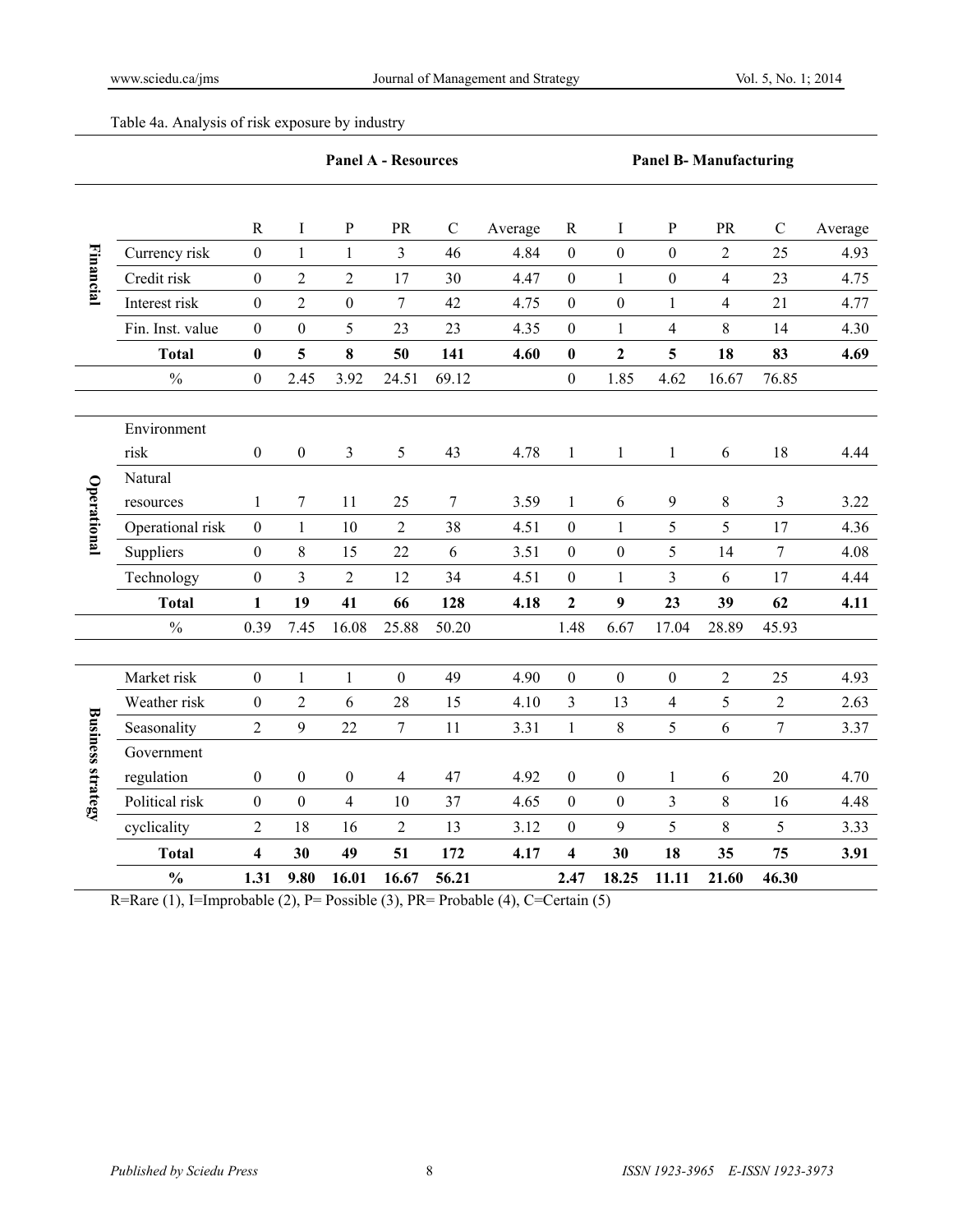**Panel C- Services** 

|                          |                   | R                | I              | $\mathbf{P}$   | PR             | $\mathcal{C}_{0}^{(n)}$ | Average |
|--------------------------|-------------------|------------------|----------------|----------------|----------------|-------------------------|---------|
|                          | Currency risk     | $\theta$         | 1              | 3              | 3              | 25                      | 4.63    |
| Financial                | Credit risk       | $\boldsymbol{0}$ | 6              | $\mathbf{1}$   | 6              | 19                      | 4.19    |
|                          | Interest risk     | $\theta$         | 1              | 10             | $\overline{2}$ | 29                      | 4.40    |
|                          | Fin. Inst. value  | $\mathbf{0}$     | $\mathbf{0}$   | $\overline{4}$ | 9              | 19                      | 4.47    |
|                          | <b>Total</b>      | $\bf{0}$         | 8              | 18             | 20             | 92                      | 4.42    |
|                          | $\frac{0}{0}$     | $\boldsymbol{0}$ | 5.80           | 13.04          | 14.49          | 66.67                   |         |
|                          |                   |                  |                |                |                |                         |         |
|                          | Environment risk  | $\mathbf{1}$     | 7              | 3              | 7              | 14                      | 3.81    |
|                          | Natural resources | $\overline{2}$   | 21             | 5              | 4              | $\theta$                | 2.34    |
|                          | Operational risk  | $\mathbf{0}$     | $\overline{2}$ | 11             | 5              | 14                      | 3.97    |
| Operational              | Suppliers         | $\boldsymbol{0}$ | $\overline{4}$ | 8              | 14             | 6                       | 3.69    |
|                          | Technology        | $\boldsymbol{0}$ | 1              | $\overline{2}$ | $\overline{4}$ | 25                      | 4.66    |
|                          | <b>Total</b>      | 3                | 35             | 29             | 34             | 59                      | 3.69    |
|                          | $\frac{0}{0}$     | 1.88             | 21.88          | 18.13          | 21.25          | 36.88                   |         |
|                          |                   |                  |                |                |                |                         |         |
|                          | Market risk       | $\mathbf{0}$     | $\mathbf{0}$   | $\mathbf{0}$   | 1              | 31                      | 4.97    |
|                          | Weather risk      | $\overline{4}$   | 11             | $\,$ 8 $\,$    | $\tau$         | $\overline{2}$          | 2.75    |
| <b>Business strategy</b> | Seasonality       | $\theta$         | 5              | 6              | 11             | 10                      | 3.81    |
|                          | Government        |                  |                |                |                |                         |         |
|                          | regulation        | $\theta$         | $\theta$       | $\overline{2}$ | 3              | 27                      | 4.78    |
|                          | Political risk    | 1                | 3              | 8              | 9              | 11                      | 3.81    |
|                          | cyclicality       | $\boldsymbol{0}$ | 26             | $\overline{2}$ | $\mathbf{1}$   | $\overline{3}$          | 2.41    |
|                          | <b>Total</b>      | 5                | 45             | 26             | 32             | 84                      | 3.76    |
|                          | $\frac{0}{0}$     | 2.60             | 23.44          | 13.54          | 16.67          | 43.75                   |         |

## Table 4a. Analysis of risk exposure by industry (continued)

## 4.2.2 Analysis of Risk Consequences by Industry

Table 4b shows an analysis of the consequences of risk materialization according to industrial sector. In the resources sector, approximately 46% of companies consider that the consequences of financial risks materialization are major whereas almost 50% of them perceive those consequences as moderate. The consequences of operational risks materialization are considered as major for 51% of companies, and even as catastrophic for 4% of them. Finally, the consequences of strategic risks are considered as moderate for 32% of companies and major for 45% of them.

Within the manufacturing sector, the consequences of financial risks materialization are perceived as major by 51% of companies and as catastrophic by 4% of them. The consequences of operational risks are considered as catastrophic for 7% of companies and major for 35% of them. Finally, the consequences of strategic risks are considered as major for 36% of companies in that sector. Finally, in the service sector, 54% of companies consider the consequences of financial risk materialization as major. Only 41% and 35% consider the consequences of operational and strategic risks as major.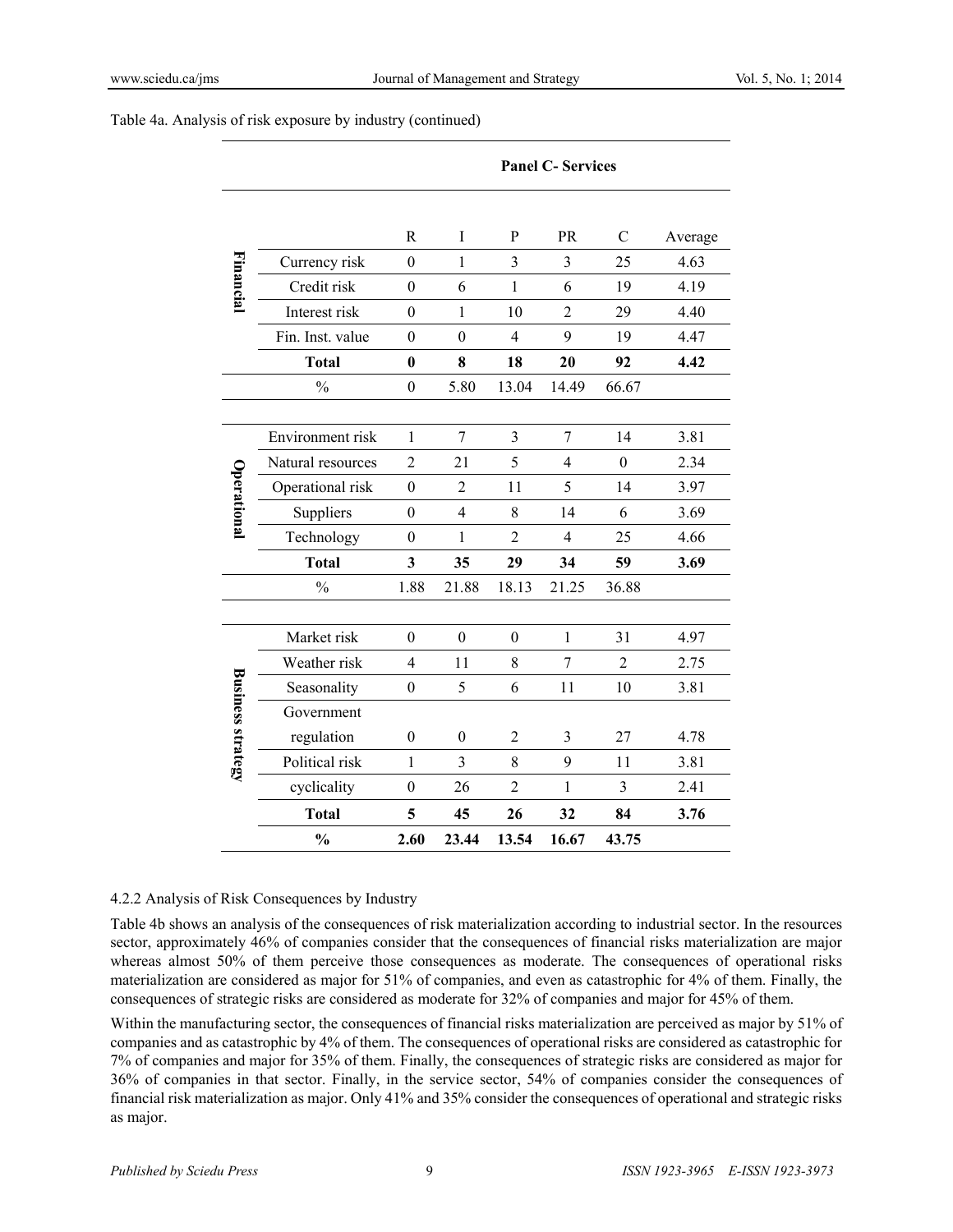In general, for all categories of financial, operational and strategic risks and for the three sectors as a whole, exposure to risk is on average considered as moderate (3) and major (4) with a minimum average of 2.95 and a maximum average of 3.52. Overall, the results of this analysis suggest that the perception of risk materialization does not vary dramatically from one industry to another.

Table 4b. Analysis of perception of risk consequences by industry

|                          |                   |                  |                         | <b>Panel A - Resources</b> |             |                  |         |                  |                         |           | <b>Panel B- Manufacturing</b> |                         |         |
|--------------------------|-------------------|------------------|-------------------------|----------------------------|-------------|------------------|---------|------------------|-------------------------|-----------|-------------------------------|-------------------------|---------|
|                          |                   | IN               | MI                      | <b>MO</b>                  | $\mathbf M$ | CA               | Average | IN               | MI                      | <b>MO</b> | M                             | CA                      | Average |
|                          | Currency risk     | $\mathbf{1}$     | $\boldsymbol{0}$        | 16                         | 34          | $\boldsymbol{0}$ | 3.63    | $\boldsymbol{0}$ | $\boldsymbol{0}$        | 9         | 16                            | $\overline{2}$          | 3.74    |
| Financial                | Credit risk       | $\boldsymbol{0}$ | $\overline{\mathbf{4}}$ | 27                         | 20          | $\overline{0}$   | 3.31    | $\boldsymbol{0}$ | $\mathbf{1}$            | 11        | 15                            | $\overline{0}$          | 3.52    |
|                          | Interest risk     | $\boldsymbol{0}$ | $\overline{4}$          | 24                         | 23          | $\boldsymbol{0}$ | 3.37    | $\boldsymbol{0}$ | $\mathbf{1}$            | 10        | 15                            | $\mathbf{1}$            | 3.59    |
|                          | Fn. Inst. Value   | $\mathbf{0}$     | $\mathbf{1}$            | 34                         | 16          | $\boldsymbol{0}$ | 3.29    | $\mathbf{0}$     | 5                       | 12        | 9                             | $\mathbf{1}$            | 3.22    |
|                          | <b>Total</b>      | $\mathbf{1}$     | 9                       | 101                        | 93          | $\bf{0}$         | 3.40    | $\bf{0}$         | $\overline{7}$          | 42        | 55                            | $\overline{\mathbf{4}}$ | 3.52    |
|                          | $\frac{0}{0}$     | 0.49             | 4.41                    | 49.51                      | 45.59       | $\overline{0}$   |         | $\boldsymbol{0}$ | 6.48                    | 38.89     | 50.93                         | 3.70                    |         |
|                          |                   |                  |                         |                            |             |                  |         |                  |                         |           |                               |                         |         |
|                          | Environment risk  | $\boldsymbol{0}$ | $\mathbf{1}$            | 21                         | 29          | $\boldsymbol{0}$ | 3.55    | $\overline{2}$   | $\mathbf{1}$            | 10        | 13                            | $\mathbf{1}$            | 3.37    |
|                          | Natural resources | 6                | 6                       | 10                         | 29          | $\boldsymbol{0}$ | 3.22    | 6                | 5                       | 11        | $\overline{3}$                | $\overline{2}$          | 2.63    |
|                          | Operation risk    | 1                | $\mathbf{1}$            | 8                          | 33          | 8                | 3.90    | $\mathbf{1}$     | $\overline{2}$          | 6         | $\overline{7}$                | $\mathbf{1}$            | 3.29    |
| Operational              | Suppliers         | $8\,$            | 7                       | 22                         | 12          | $\overline{c}$   | 2.86    | $\boldsymbol{0}$ | $\overline{2}$          | 14        | 8                             | 3                       | 3.44    |
|                          | Technology        | $\overline{3}$   | $\boldsymbol{0}$        | 22                         | 26          | $\boldsymbol{0}$ | 3.39    | $\mathbf{0}$     | $\overline{4}$          | 8         | 13                            | $\overline{2}$          | 3.48    |
|                          | <b>Total</b>      | 18               | 15                      | 83                         | 129         | 10               | 3.38    | 9                | 14                      | 49        | 44                            | $\boldsymbol{9}$        | 3.24    |
|                          | $\frac{0}{0}$     | 7.06             | 5.88                    | 32.55                      | 50.59       | 3.92             |         | 7.20             | 11.20                   | 39.20     | 35.20                         | 7.20                    |         |
|                          |                   |                  |                         |                            |             |                  |         |                  |                         |           |                               |                         |         |
|                          | Market risk       | $\boldsymbol{0}$ | $\mathbf{1}$            | $\overline{3}$             | 46          | $\mathbf{1}$     | 3.92    | $\boldsymbol{0}$ | $\boldsymbol{0}$        | 5         | 21                            | $\mathbf{1}$            | 3.85    |
|                          | Weather risk      | $\overline{2}$   | $\boldsymbol{0}$        | 31                         | 16          | $\overline{c}$   | 3.31    | 16               | $\mathbf{1}$            | 6         | $\mathfrak{Z}$                | $\mathbf{1}$            | 1.96    |
|                          | Seasonality       | 10               | 19                      | 14                         | $\,8\,$     | $\boldsymbol{0}$ | 2.39    | $\,8\,$          | $\overline{\mathbf{4}}$ | $\tau$    | $\boldsymbol{7}$              | $\mathbf{1}$            | 2.59    |
|                          | Government        |                  |                         |                            |             |                  |         |                  |                         |           |                               |                         |         |
|                          | regulation        | $\boldsymbol{0}$ | $\boldsymbol{0}$        | 21                         | 30          | $\boldsymbol{0}$ | 3.59    | $\boldsymbol{0}$ | $\overline{2}$          | 14        | 11                            | $\boldsymbol{0}$        | 3.33    |
| <b>Business strategy</b> | Political risk    | $\mathbf{0}$     | $\boldsymbol{0}$        | 17                         | 33          | $\mathbf{1}$     | 3.69    | $\boldsymbol{0}$ | $\mathbf{1}$            | 15        | 9                             | $\overline{2}$          | 3.44    |
|                          | Cyclicality       | 17               | 16                      | 11                         | 6           | $\mathbf{1}$     | 2.18    | $8\,$            | 5                       | 6         | 8                             | $\boldsymbol{0}$        | 2.52    |
|                          | <b>Total</b>      | 29               | 36                      | 97                         | 139         | 5 <sup>5</sup>   | 3.18    | 32               | 13                      | 53        | 59                            | 5 <sup>5</sup>          | 2.95    |
|                          | $\frac{0}{0}$     | 9.48             | 11.76                   | 31.70                      | 45.42       | 1.63             |         | 19.75            | 8.02                    | 32.72     | 36.42                         | 3.09                    |         |

IN= Insignificant (1), MI= Minor (2), MO= Moderate (3), M= Major (4), CA (5)= Catastrophic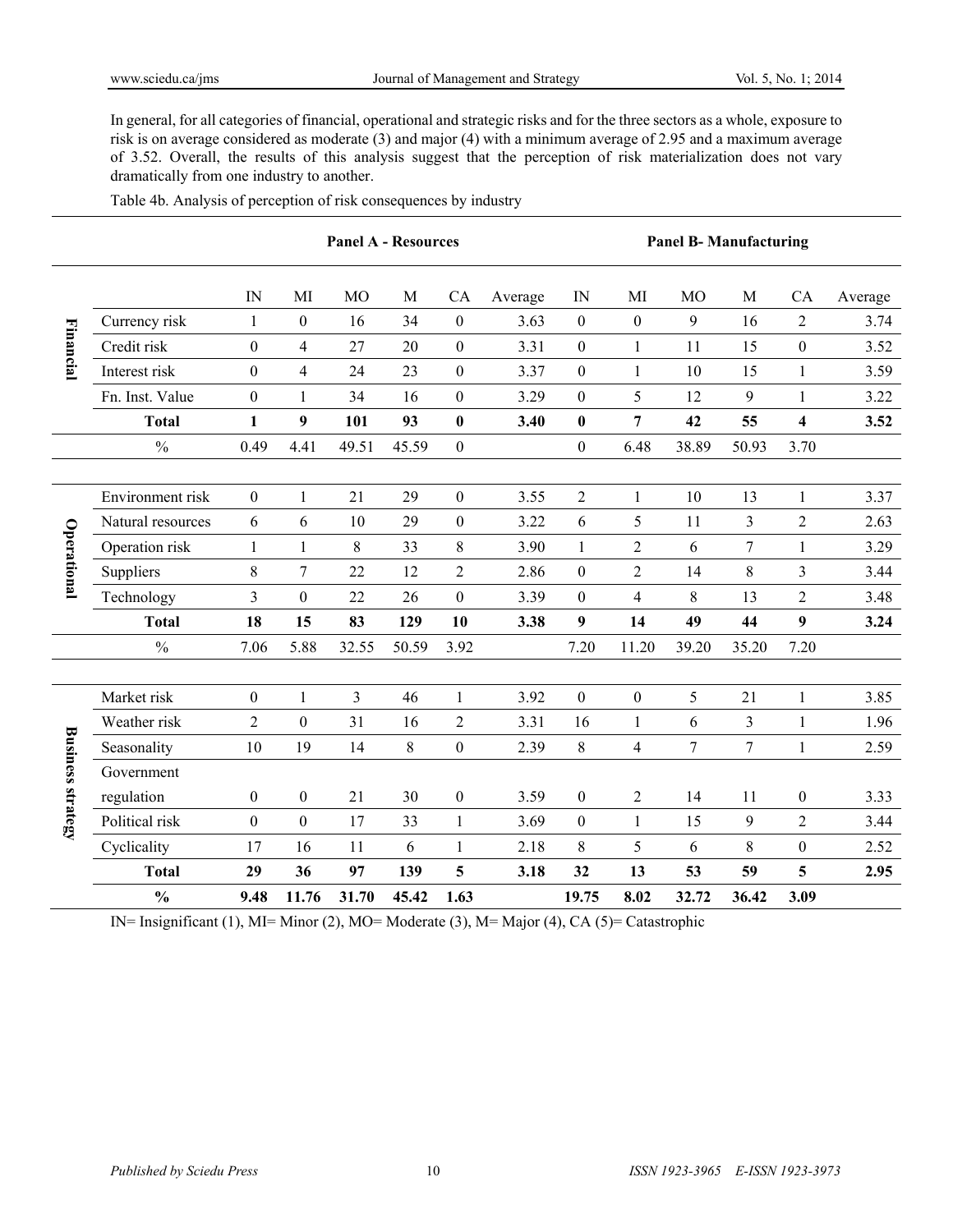|                          |                   |                  |                         |                | <b>Panel C- Services</b> |                         |         |
|--------------------------|-------------------|------------------|-------------------------|----------------|--------------------------|-------------------------|---------|
|                          |                   | IN               | MI                      | M <sub>O</sub> | M                        | CA                      | Average |
|                          | Currency risk     | $\mathbf{1}$     | $\overline{4}$          | 10             | 17                       | $\boldsymbol{0}$        | 3.34    |
| Financial                | Credit risk       | 4                | 2                       | 10             | 16                       | $\theta$                | 3.19    |
|                          | Interest risk     | 1                | $\theta$                | 8              | 23                       | $\boldsymbol{0}$        | 3.66    |
|                          | Fn. Inst. Value   | $\mathbf{0}$     | $\overline{4}$          | 15             | 13                       | $\boldsymbol{0}$        | 3.28    |
|                          | <b>Total</b>      | 6                | 10                      | 43             | 69                       | $\bf{0}$                | 3.37    |
|                          | $\frac{0}{0}$     | 4.69             | 7.81                    | 33.59          | 53.91                    | $\boldsymbol{0}$        |         |
|                          |                   |                  |                         |                |                          |                         |         |
|                          | Environment risk  | 8                | $\overline{3}$          | 11             | 9                        | $\mathbf{1}$            | 2.75    |
|                          | Natural resources | 22               | 3                       | $\overline{4}$ | 12                       | $\mathbf{1}$            | 2.21    |
|                          | Operation risk    | 1                | 3                       | 11             | 16                       | $\mathbf{1}$            | 3.41    |
| Operational              | Suppliers         | 3                | $\overline{\mathbf{4}}$ | 10             | 14                       | $\mathbf{1}$            | 3.19    |
|                          | Technology        | $\mathbf{1}$     | $\overline{2}$          | 10             | 21                       | 3                       | 3.62    |
|                          | <b>Total</b>      | 35               | 15                      | 46             | 72                       | 7                       | 3.01    |
|                          | $\frac{0}{0}$     | 20.00            | 8.57                    | 26.29          | 41.14                    | 4.00                    |         |
|                          |                   |                  |                         |                |                          |                         |         |
|                          | Market risk       | $\boldsymbol{0}$ | $\boldsymbol{0}$        | $\overline{2}$ | 28                       | $\overline{2}$          | 4.00    |
|                          | Weather risk      | 13               | 5                       | 7              | 5                        | 2                       | 2.31    |
| <b>Business strategy</b> | Seasonality       | 5                | $\overline{2}$          | 18             | $\overline{7}$           | $\boldsymbol{0}$        | 2.84    |
|                          | Government        |                  |                         |                |                          |                         |         |
|                          | regulation        | $\boldsymbol{0}$ | $\overline{2}$          | 13             | 17                       | $\boldsymbol{0}$        | 3.47    |
|                          | Political risk    | 3                | 6                       | 15             | 8                        | $\boldsymbol{0}$        | 2.88    |
|                          | Cyclicality       | 23               | $\overline{4}$          | 3              | $\overline{2}$           | $\boldsymbol{0}$        | 1.50    |
|                          | <b>Total</b>      | 44               | 19                      | 58             | 67                       | $\overline{\mathbf{4}}$ | 2.83    |
|                          | $\frac{0}{0}$     | 22.92            | 9.90                    | 30.21          | 34.90                    | 2.08                    |         |

## Table 4b. Analysis of perception of risk consequences by industry (continued)

IN= Insignificant (1), MI= Minor (2), MO= Moderate (3), M= Major (4), CA (5)= Catastrophic

4.2.3 Analysis of Strategic Risk Management Strategies by Industry

Table 4c presents an analysis of strategic risk management by industry. According to our analyses, companies may choose among four possible strategies to manage their risk: accept it, transfer it, reduce it or avoid the risk. Our results seem to indicate that the strategy of reducing risks was the one which was used most frequently when faced with a risk whereas the strategy of transferring the risks was almost never used by the companies in our sample. In the resources sector, the strategy of reducing risks was most often used to deal with financial or operational risks. On the other hand, companies more often chose the strategy of accepting the risks when it came to managing strategic risks while the strategy of reducing risks came second.

In the manufacturing sector, 65% of companies chose to reduce financial risks whereas 18% preferred avoiding risks. To manage operational risks, 60% of companies opted for reducing them, 20% to avoid them and 20% to accept them. Finally, 62% of companies in the service sector chose to reduce risks to manage financial risks and 27% chose to avoid them. To manage operational risks, 44% chose to reduce the risks, 33% to avoid them and 23% to accept them. Finally, accepting the risks and reducing them were the two options chosen most often to manage strategic risks.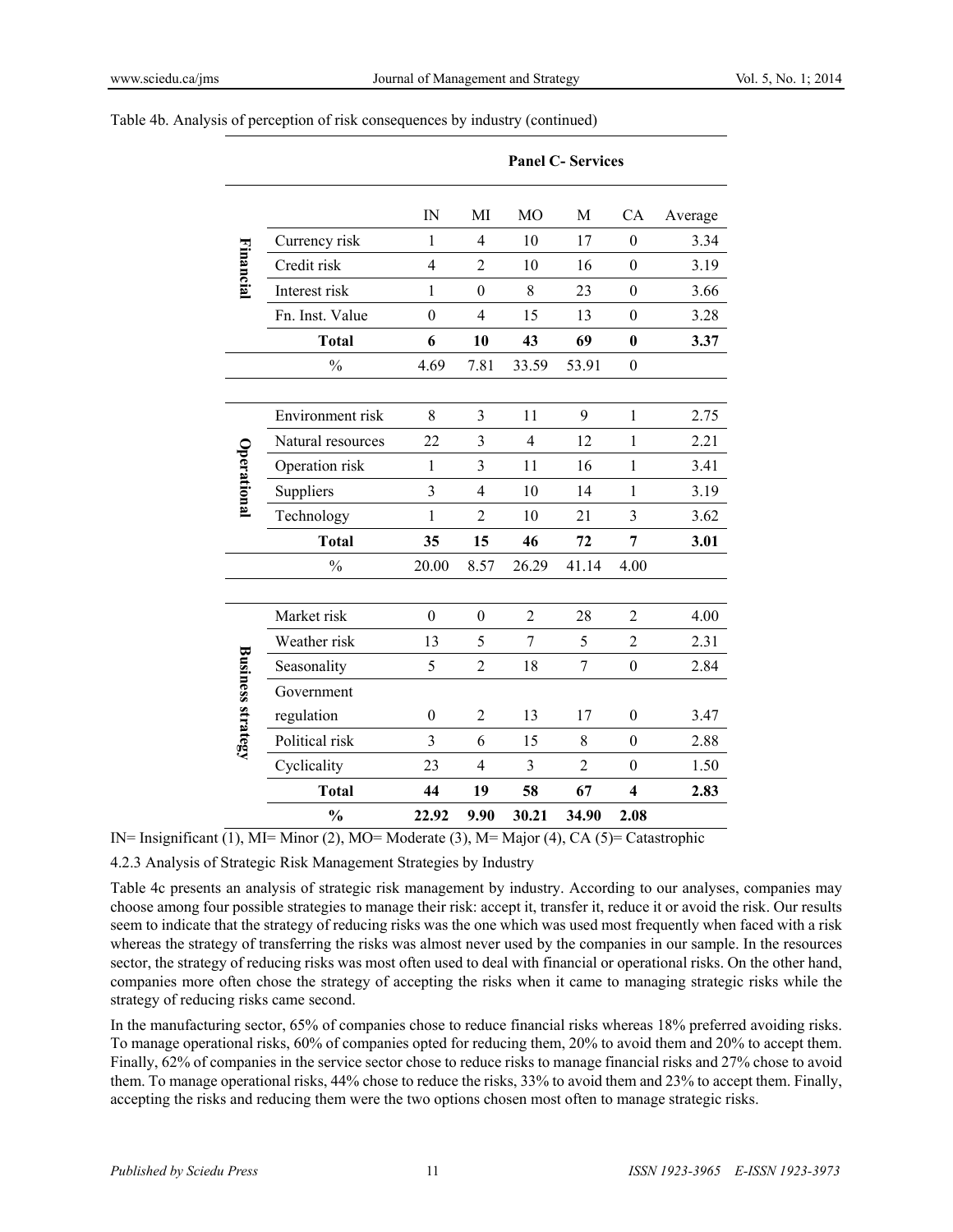Table 4c. Analysis of risk management strategies by industry

|                          |                       | <b>Panel A- Resources</b><br><b>Panel B- Manufacturing</b><br><b>TR</b><br>RR<br><b>AVR</b><br>TR<br>AR<br>AR<br>Average<br>$\overline{3}$<br>$\mathbf{0}$<br>30<br>$\overline{4}$<br>2.41<br>$\mathbf{1}$<br>17<br>9<br>$\mathbf{0}$<br>35<br>$\overline{7}$<br>2.78<br>$\mathbf{1}$<br>$\overline{0}$<br>5<br>$\boldsymbol{0}$<br>$\overline{7}$<br>39<br>6<br>$\boldsymbol{0}$<br>2.94<br>9<br>5<br>$\theta$<br>37<br>$\overline{7}$<br>$\mathbf{0}$<br>2.75<br>40<br>$\bf{0}$<br>141<br>23<br>2.72<br>17<br>$\mathbf{1}$<br><b>Total</b><br>$\frac{0}{0}$<br>$\boldsymbol{0}$<br>69.12<br>0.93<br>19.61<br>11.27<br>15.74<br>9<br>$\overline{4}$<br>$\boldsymbol{0}$<br>38<br>5<br>$\boldsymbol{0}$<br>3.02<br>$\overline{2}$<br>39<br>$\mathbf{0}$<br>$\boldsymbol{0}$<br>10<br>1.51<br>16<br>7<br>$\overline{2}$<br>42<br>$\boldsymbol{0}$<br>3.06<br>$\mathbf{1}$<br>$\boldsymbol{0}$<br>6<br>$\overline{3}$<br>$\boldsymbol{0}$<br>13<br>$\boldsymbol{0}$<br>32<br>2.61<br>$\overline{4}$<br>$\overline{3}$<br>$\boldsymbol{0}$<br>36<br>11<br>$\boldsymbol{0}$<br>3.06<br><b>Total</b><br>62<br>$\bf{0}$<br>35<br>$\bf{0}$<br>158<br>2.65<br>28<br>$\frac{0}{0}$<br>24.31<br>$\boldsymbol{0}$<br>61.96<br>$\mathbf{0}$<br>13.73<br>20.74 |                  |                |              |      |                |                  |                |                      |         |
|--------------------------|-----------------------|---------------------------------------------------------------------------------------------------------------------------------------------------------------------------------------------------------------------------------------------------------------------------------------------------------------------------------------------------------------------------------------------------------------------------------------------------------------------------------------------------------------------------------------------------------------------------------------------------------------------------------------------------------------------------------------------------------------------------------------------------------------------------------------------------------------------------------------------------------------------------------------------------------------------------------------------------------------------------------------------------------------------------------------------------------------------------------------------------------------------------------------------------------------------------------------------------------------------------------------------------|------------------|----------------|--------------|------|----------------|------------------|----------------|----------------------|---------|
|                          |                       |                                                                                                                                                                                                                                                                                                                                                                                                                                                                                                                                                                                                                                                                                                                                                                                                                                                                                                                                                                                                                                                                                                                                                                                                                                                   |                  |                |              |      |                |                  | RR             | $\operatorname{AVR}$ | Average |
|                          | Currency risk         |                                                                                                                                                                                                                                                                                                                                                                                                                                                                                                                                                                                                                                                                                                                                                                                                                                                                                                                                                                                                                                                                                                                                                                                                                                                   |                  |                |              |      |                |                  | 19             | $\overline{4}$       | 2.89    |
| Financial                | Credit risk           |                                                                                                                                                                                                                                                                                                                                                                                                                                                                                                                                                                                                                                                                                                                                                                                                                                                                                                                                                                                                                                                                                                                                                                                                                                                   |                  |                |              |      |                |                  | 20             | 6                    | 3.15    |
|                          | Interest risk         |                                                                                                                                                                                                                                                                                                                                                                                                                                                                                                                                                                                                                                                                                                                                                                                                                                                                                                                                                                                                                                                                                                                                                                                                                                                   |                  |                |              |      |                |                  | 16             | 5                    | 2.74    |
|                          | Fin. instrument value |                                                                                                                                                                                                                                                                                                                                                                                                                                                                                                                                                                                                                                                                                                                                                                                                                                                                                                                                                                                                                                                                                                                                                                                                                                                   |                  |                |              |      |                |                  | 15             | 5                    | 2.67    |
|                          |                       |                                                                                                                                                                                                                                                                                                                                                                                                                                                                                                                                                                                                                                                                                                                                                                                                                                                                                                                                                                                                                                                                                                                                                                                                                                                   |                  |                |              |      |                |                  | 70             | 20                   | 2.86    |
|                          |                       |                                                                                                                                                                                                                                                                                                                                                                                                                                                                                                                                                                                                                                                                                                                                                                                                                                                                                                                                                                                                                                                                                                                                                                                                                                                   |                  |                |              |      |                |                  | 64.81          | 18.52                |         |
|                          |                       |                                                                                                                                                                                                                                                                                                                                                                                                                                                                                                                                                                                                                                                                                                                                                                                                                                                                                                                                                                                                                                                                                                                                                                                                                                                   |                  |                |              |      |                |                  |                |                      |         |
|                          | Environment risk      |                                                                                                                                                                                                                                                                                                                                                                                                                                                                                                                                                                                                                                                                                                                                                                                                                                                                                                                                                                                                                                                                                                                                                                                                                                                   |                  |                |              |      |                |                  | 14             | $8\,$                | 2.93    |
|                          | Natural resources     |                                                                                                                                                                                                                                                                                                                                                                                                                                                                                                                                                                                                                                                                                                                                                                                                                                                                                                                                                                                                                                                                                                                                                                                                                                                   |                  |                |              |      |                |                  | $\overline{7}$ | $\overline{4}$       | 1.96    |
|                          | Operation risk        |                                                                                                                                                                                                                                                                                                                                                                                                                                                                                                                                                                                                                                                                                                                                                                                                                                                                                                                                                                                                                                                                                                                                                                                                                                                   |                  |                |              |      |                |                  | 21             | 5                    | 3.11    |
| Operational              | Suppliers             |                                                                                                                                                                                                                                                                                                                                                                                                                                                                                                                                                                                                                                                                                                                                                                                                                                                                                                                                                                                                                                                                                                                                                                                                                                                   |                  |                |              |      |                |                  | 19             | 5                    | 2.96    |
|                          | Technology            |                                                                                                                                                                                                                                                                                                                                                                                                                                                                                                                                                                                                                                                                                                                                                                                                                                                                                                                                                                                                                                                                                                                                                                                                                                                   |                  |                |              |      |                |                  | 19             | 5                    | 2.96    |
|                          |                       |                                                                                                                                                                                                                                                                                                                                                                                                                                                                                                                                                                                                                                                                                                                                                                                                                                                                                                                                                                                                                                                                                                                                                                                                                                                   |                  |                |              |      |                |                  | 80             | 27                   | 2.79    |
|                          |                       |                                                                                                                                                                                                                                                                                                                                                                                                                                                                                                                                                                                                                                                                                                                                                                                                                                                                                                                                                                                                                                                                                                                                                                                                                                                   |                  |                |              |      |                |                  | 59.26          | 20.00                |         |
|                          |                       |                                                                                                                                                                                                                                                                                                                                                                                                                                                                                                                                                                                                                                                                                                                                                                                                                                                                                                                                                                                                                                                                                                                                                                                                                                                   |                  |                |              |      |                |                  |                |                      |         |
|                          | Market risk           | 10                                                                                                                                                                                                                                                                                                                                                                                                                                                                                                                                                                                                                                                                                                                                                                                                                                                                                                                                                                                                                                                                                                                                                                                                                                                | $\boldsymbol{0}$ | 40             | $\mathbf{1}$ | 2.63 | $\mathbf{1}$   | $\boldsymbol{0}$ | 23             | $\overline{3}$       | 3.04    |
|                          | Weather risk          | 44                                                                                                                                                                                                                                                                                                                                                                                                                                                                                                                                                                                                                                                                                                                                                                                                                                                                                                                                                                                                                                                                                                                                                                                                                                                | $\mathbf{0}$     | 6              | $\mathbf{1}$ | 1.29 | 25             | $\mathbf{0}$     | $\mathbf{1}$   | $\mathbf{1}$         | 1.19    |
|                          | Seasonality           | 39                                                                                                                                                                                                                                                                                                                                                                                                                                                                                                                                                                                                                                                                                                                                                                                                                                                                                                                                                                                                                                                                                                                                                                                                                                                | $\boldsymbol{0}$ | $\overline{7}$ | 5            | 1.57 | 19             | $\boldsymbol{0}$ | 5              | 3                    | 1.70    |
|                          | Government regulation | 10                                                                                                                                                                                                                                                                                                                                                                                                                                                                                                                                                                                                                                                                                                                                                                                                                                                                                                                                                                                                                                                                                                                                                                                                                                                | $\boldsymbol{0}$ | 35             | 6            | 2.73 | $\overline{4}$ | $\boldsymbol{0}$ | 19             | $\overline{4}$       | 2.85    |
| <b>Business strategy</b> | Political risk        | 6                                                                                                                                                                                                                                                                                                                                                                                                                                                                                                                                                                                                                                                                                                                                                                                                                                                                                                                                                                                                                                                                                                                                                                                                                                                 | $\boldsymbol{0}$ | 38             | 7            | 2.90 | $\overline{2}$ | $\boldsymbol{0}$ | 19             | 6                    | 3.07    |
|                          | Cyclicality           | 38                                                                                                                                                                                                                                                                                                                                                                                                                                                                                                                                                                                                                                                                                                                                                                                                                                                                                                                                                                                                                                                                                                                                                                                                                                                | $\boldsymbol{0}$ | $\tau$         | 6            | 1.63 | 12             | $\boldsymbol{0}$ | 11             | $\overline{4}$       | 2.26    |
|                          | <b>Total</b>          | 147                                                                                                                                                                                                                                                                                                                                                                                                                                                                                                                                                                                                                                                                                                                                                                                                                                                                                                                                                                                                                                                                                                                                                                                                                                               | $\pmb{0}$        | 133            | 26           | 2.12 | 63             | $\pmb{0}$        | 78             | 21                   | 2.35    |
|                          | $\frac{0}{0}$         | 48.04                                                                                                                                                                                                                                                                                                                                                                                                                                                                                                                                                                                                                                                                                                                                                                                                                                                                                                                                                                                                                                                                                                                                                                                                                                             | $\bf{0}$         | 43.46          | 8.50         |      | 38.89          | 0                | 48.15          | 12.96                |         |

AR=Accept, TR= Transfer, RR= Reduce, AVR=Avoid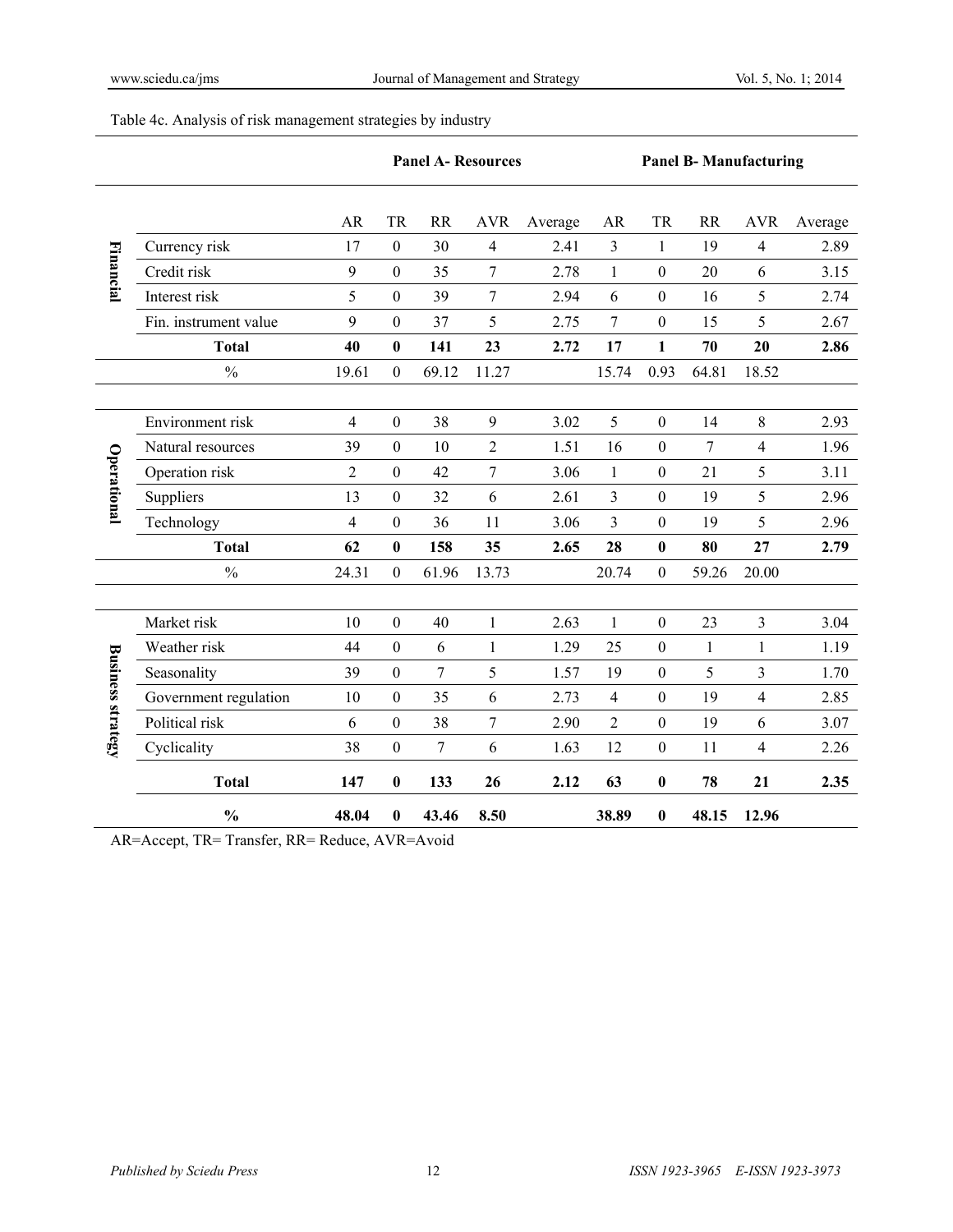|                          |                       |                |                  | <b>Panel C- Services</b> |              |         |
|--------------------------|-----------------------|----------------|------------------|--------------------------|--------------|---------|
|                          |                       | AR             | <b>TR</b>        | <b>RR</b>                | <b>AVR</b>   | Average |
|                          | Currency risk         | $\overline{2}$ | $\mathbf{0}$     | 20                       | 10           | 3.19    |
| Financial                | Credit risk           | 5              | $\theta$         | 20                       | 7            | 2.91    |
|                          | Interest risk         | $\overline{2}$ | $\theta$         | 22                       | 8            | 3.13    |
|                          | Fin. instrument value | 6              | $\mathbf{0}$     | 17                       | 9            | 2.91    |
|                          | <b>Total</b>          | 15             | $\mathbf{0}$     | 79                       | 34           | 3.03    |
|                          | $\frac{0}{0}$         | 11.72          | $\boldsymbol{0}$ | 61.72                    | 26.56        |         |
|                          |                       |                |                  |                          |              |         |
|                          | Environment risk      | 8              | $\theta$         | 12                       | 12           | 2.88    |
|                          | Natural resources     | 21             | $\boldsymbol{0}$ | 12                       | 9            | 2.21    |
|                          | Operation risk        | 1              | $\theta$         | 18                       | 13           | 3.34    |
| Operational              | Suppliers             | 7              | $\boldsymbol{0}$ | 15                       | 10           | 2.88    |
|                          | Technology            | 3              | $\theta$         | 17                       | 12           | 3.19    |
|                          | <b>Total</b>          | 40             | $\bf{0}$         | 74                       | 56           | 2.86    |
|                          | $\frac{0}{0}$         | 23.53          | $\theta$         | 43.53                    | 32.94        |         |
|                          | Market risk           | $\overline{4}$ | $\boldsymbol{0}$ | 25                       | 3            | 2.84    |
|                          | Weather risk          | 24             | $\theta$         | 5                        | 3            | 1.59    |
|                          | Seasonality           | 20             | $\boldsymbol{0}$ | 11                       | $\mathbf{1}$ | 1.78    |
|                          | Government regulation | 4              | $\theta$         | 19                       | 9            | 3.03    |
|                          | Political risk        | 6              | $\boldsymbol{0}$ | 16                       | 10           | 2.94    |
| <b>Business strategy</b> | Cyclicality           | 22             | $\boldsymbol{0}$ | 3                        | 7            | 1.84    |
|                          | <b>Total</b>          | 80             | $\bf{0}$         | 79                       | 33           | 2.34    |
|                          | $\frac{0}{0}$         | 41.67          | $\bf{0}$         | 41.15                    | 17.19        |         |

## Table 4c. Analysis of risk management strategies by industry (continued)

AR=Accept, TR= Transfer, RR= Reduce, AVR=Avoid

*4.3 Analysis of Risk Management Practices between Corporate Strategic Options* 

Table 3 shows that companies choose between three corporate strategies; these are i) a specialization, ii) a diversification, and iii) a vertical integration. In the following paragraphs, we will analyze the consequences of each one of these strategic choices on risk management practices, that is i) exposure to risk (Table 5a), ii) perceptions of the consequences of those risks (Table 5b), and iii) risk management strategies (Table 5c). In order to simplify the presentation of those tables, we have chosen to report the total number of risks for each risk category (financial, operational and strategic).

4.3.1 Analysis of Risk Exposure between Corporate Strategic Options

Table 5a presents the distribution of risk exposure depending on the strategic choice at the corporate level. Results show that the level of exposure to risks varies according to the company's strategic choice. When the company opts for an integration strategy, it is more exposed (61% in the category of definite risk) for risks related to this strategy, followed by companies which opted for the diversification strategy (55%). Finally, when companies chose specialization, they saw themselves as being exposed to a definite risk in a proportion of 54%.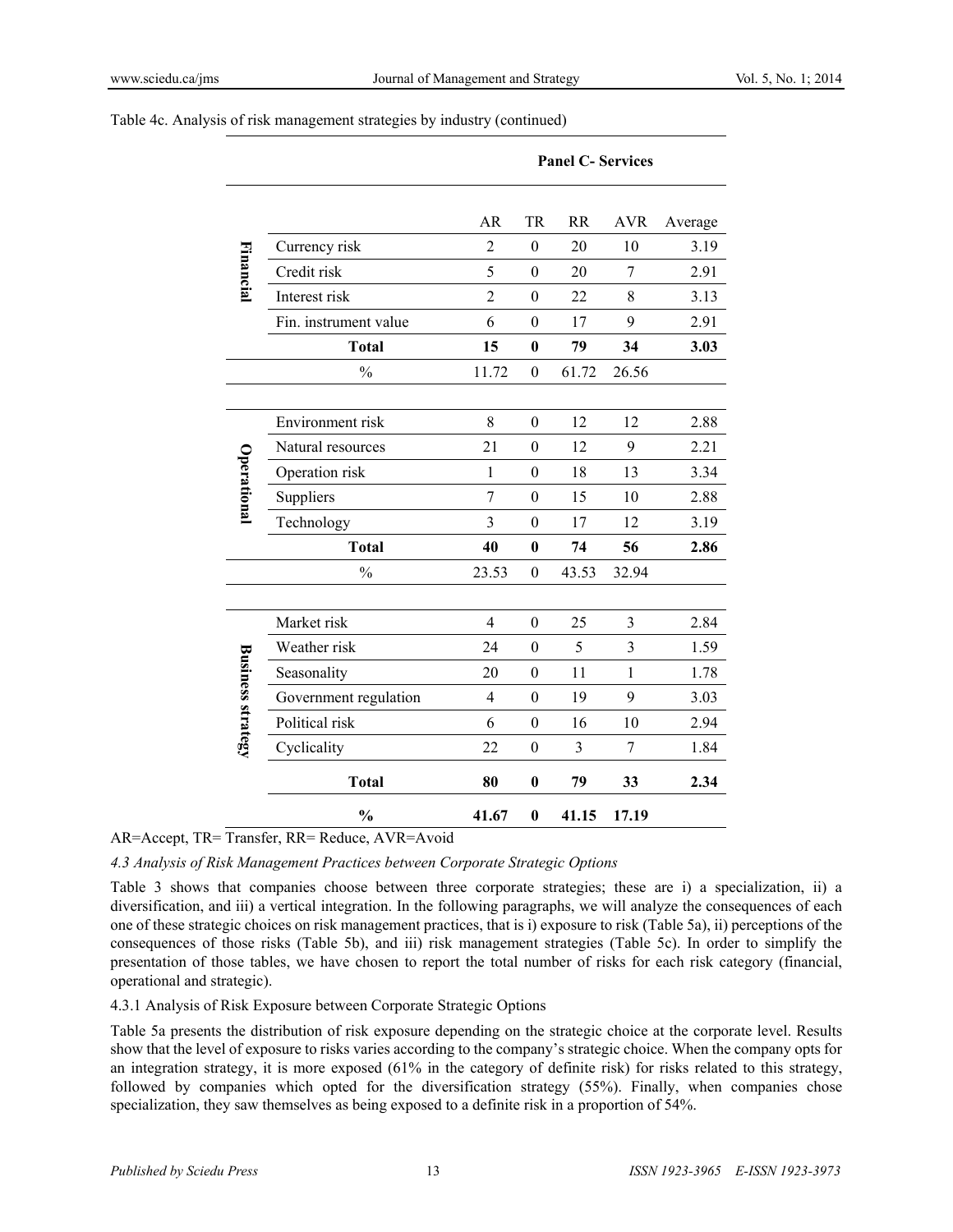|                        | $\bf R$          |             |                |              |    |          |     |       | P              |          |    |       | <b>PR</b> |              |     |       | C   |              |     |       | <b>TOTAL</b> |
|------------------------|------------------|-------------|----------------|--------------|----|----------|-----|-------|----------------|----------|----|-------|-----------|--------------|-----|-------|-----|--------------|-----|-------|--------------|
|                        | F                | $\mathbf 0$ | B              | Total        | F  | $\Omega$ | B   | Total | F              | $\Omega$ | B  | Total | F         | $\mathbf{o}$ | B   | Total | F   | $\mathbf{o}$ | B   | Total |              |
| Specialization         | $\left( \right)$ | 5           | 11             | 16           | 12 | 48       | 83  | 143   | 20             | 76       | 75 | 171   | 75        | 111          | 82  | 268   | 233 | 190          | 265 | 688   | 1286         |
| $\frac{6}{9}$          | $\mathbf{0}$     | 31          | -69            | 100          | 8  | 34       | 58  | 100   | 12             | 44       | 44 | 100   | 28        | 41           | 31  | 100   | 34  | 28           | 38  | 100   |              |
| $\frac{6}{6}$          |                  |             |                |              |    |          |     | 11    |                |          |    | 13    |           |              |     | 21    |     |              |     | 54    | 100          |
| <b>Diversification</b> | $\theta$         |             | $\mathfrak{D}$ | 3            | 3  | 14       | 19  | 36    | $\overline{0}$ | 11       | 12 | 23    | 10        | 20           | 24  | 54    | 55  | 39           | 45  | 139   | 255          |
| $\frac{6}{9}$          | $\mathbf{0}$     | 33          | 67             | 100          | 8  | 39       | 53  | 100   | $\mathbf{0}$   | 48       | 52 | 100   | 19        | 37           | 44  | 100   | 40  | 28           | 32  | 100   |              |
| $\frac{0}{0}$          |                  |             |                |              |    |          |     | 14    |                |          |    | 9     |           |              |     | 21    |     |              |     | 55    | 100          |
| Integration            | $\theta$         | $\theta$    | $\theta$       | $\mathbf{0}$ |    |          | 3   | 5     |                | 6        | 6  | 13    | 3         | 8            | 12  | 23    | 23  | 20           | 21  | 64    | 105          |
| $\frac{6}{9}$          | $\bf{0}$         | $\bf{0}$    | $\bf{0}$       |              | 20 | 20       | 60  | 100   | 8              | 46       | 46 | 100   | 13        | 35           | 52  | 100   | 36  | 31           | 33  | 100   |              |
| $\frac{6}{6}$          |                  |             |                | $\bf{0}$     |    |          |     | 5     |                |          |    | 12    |           |              |     | 22    |     |              |     | 61    | 100          |
| Total                  | $\bf{0}$         | 6           | 13             |              | 16 | 63       | 105 |       | 21             | 93       | 93 |       | 88        | 139          | 118 |       | 311 | 249          | 331 |       |              |

#### Table 5a. Corporate strategic options and risk exposure

F=Financial, O=Operational, B=Business

R=Rare, I=Improbable, P= Possible, PR= Probable, C=Certain

4.3.2 Analysis of Risk Consequences between Corporate Strategic Options

Table 5b shows a description of the consequences of risk materialization depending on the company's strategic choice. Results show that the perception of the consequences of risk materialization depends on the company's strategic choice. Thus, if we limit our analysis to "Major" and "Catastrophic" consequences, we notice a difference between specialization and diversification strategies. Thus, in the specialization strategy, consequences of strategic or operational risk materialization are perceived as more damaging than those stemming from the materialization of financial risks. This situation is reversed when we analyze the strategic option of diversification.

Differences between the three corporate strategies seem to appear mainly at the level of the distribution of consequences. In a strategy of diversification, 48% of risks have major or catastrophic consequences; this proportion reaches 46% for the two other types of strategies. It should be noted that the strategy of integration shows no risk in the "catastrophic" category whereas the strategies of diversification and specialization show respectively 5% and 2% in this category. Furthermore, these two groups of strategies show respectively 11% and 13% in the "insignificant" category whereas this proportion is only 5% in the integration group.

|                                             | IN |                               |     |                                | MI |             |    |              | МO  |              |     |              | M   |              |     |       | <b>CA</b>      |              |                |              | <b>TOTAL</b> |
|---------------------------------------------|----|-------------------------------|-----|--------------------------------|----|-------------|----|--------------|-----|--------------|-----|--------------|-----|--------------|-----|-------|----------------|--------------|----------------|--------------|--------------|
|                                             | F  | $\mathbf{o}$                  | B   | Total                          | F  | $\mathbf 0$ | B  | <b>Total</b> | F   | $\mathbf{o}$ | B   | <b>Total</b> | F   | $\mathbf{o}$ | B   | Total | F              | $\mathbf 0$  | B              | Total        |              |
| Specialization                              | 4  | 49                            | 84  | 137                            | 23 | 31          | 51 | 105          | 146 | 141          | 161 | 448          | 170 | 190          | 208 | 568   |                | 19           | 12             | 32           | 1290         |
| $\frac{6}{6}$                               | 3  | 36                            | 61  | 100                            | 22 | 30          | 48 | 100          | 33  | 31           | 36  | 100          | 30  | 33           | 37  | 100   | 3              | 59           | 38             | 100          |              |
| $\frac{6}{6}$                               |    |                               |     | 11                             |    |             |    | 8            |     |              |     | 35           |     |              |     | 44    |                |              |                | $\mathbf{2}$ | 100          |
| <b>Diversification</b>                      | 2  | 12                            | 18  | 32                             | 2  | 9           | 11 | 22           | 27  | 20           | 31  | 78           | 34  | 37           | 40  | 111   | 3              |              | 2              | 12           | 255          |
| $\frac{6}{9}$                               | 6  | 38                            | 56  | 100                            | 9  | 41          | 50 | 100          | 34  | 26           | 40  | 100          | 31  | 33           | 36  | 100   | 25             | 58           | 17             | 100          |              |
| $\frac{0}{0}$                               |    |                               |     | 13                             |    |             |    | 9            |     |              |     | 30           |     |              |     | 43    |                |              |                | 5            | 100          |
| Integration                                 |    |                               | 3   | 5                              |    | 4           | 6  | 11           | 13  | 12           | 16  | 41           | 13  | 18           | 17  | 48    | $\overline{0}$ | $\mathbf{0}$ | $\overline{0}$ | $\bf{0}$     | 105          |
| $\frac{6}{6}$                               | 20 | 20                            | 60  | 100                            | 9  | 36          | 55 | 100          | 32  | 29           | 39  | 100          | 27  | 38           | 35  | 100   | $\bf{0}$       | $\bf{0}$     | $\bf{0}$       |              |              |
| $\frac{0}{0}$                               |    |                               |     | 5                              |    |             |    | 10           |     |              |     | 39           |     |              |     | 46    |                |              |                | $\mathbf{0}$ | 100          |
| <b>Total</b><br>$\mathbf{r}$ $\mathbf{r}$ . | 7  | 62<br>$\cdot$ 1 $\cap$ $\cap$ | 105 | $\mathbf{r}$ in $\mathbf{r}$ . | 26 | 44          | 68 |              | 186 | 173          | 208 |              | 217 | 245          | 265 |       | 4              | 26           | 14             | 44           |              |

Table 5b. Corporate Strategic options and perceptions of risk consequences

F=Financial, O=Operational, B=Business

IN= Insignificant, MI= Minor, MO= Moderate, M= Major, CA= Catastrophic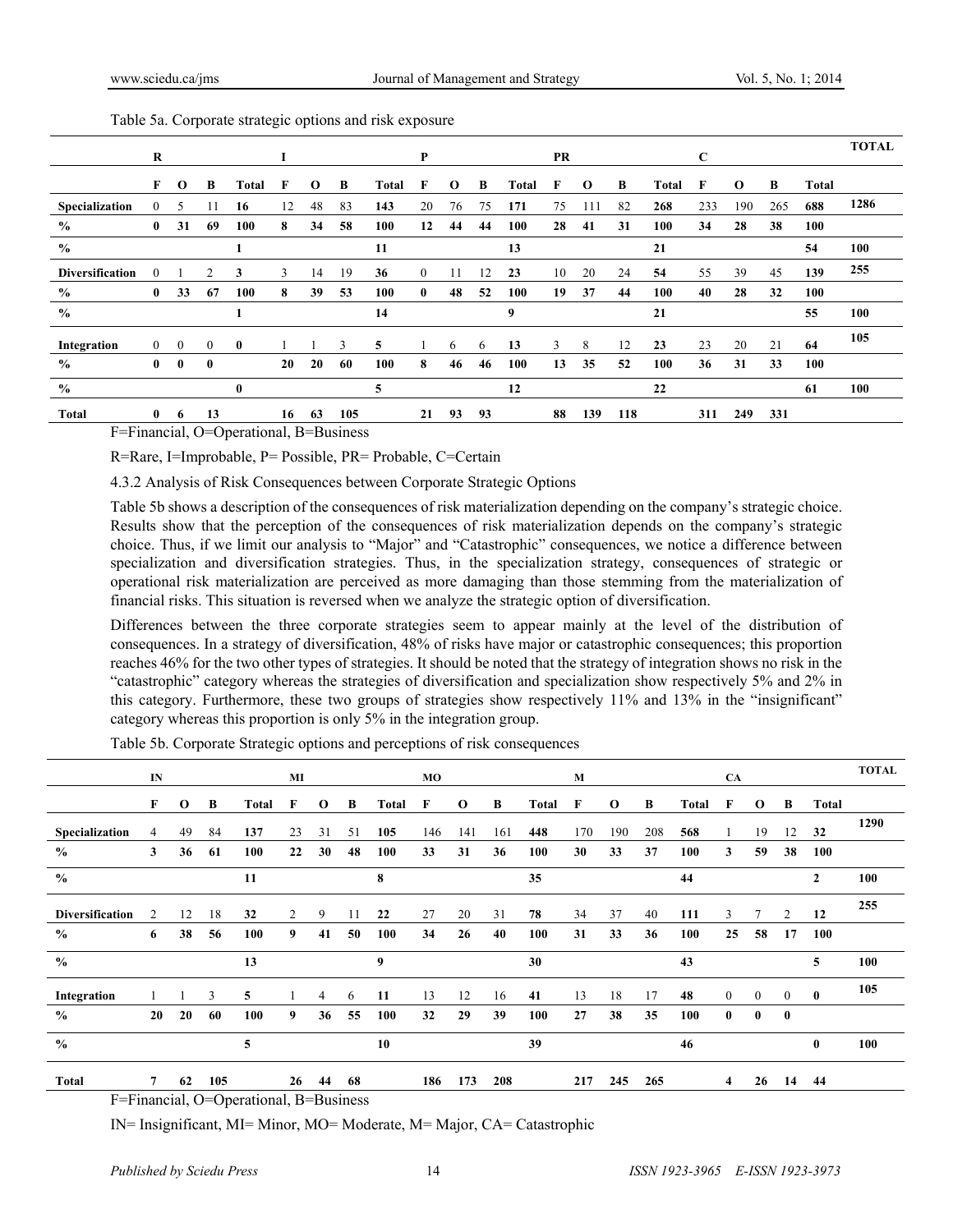## 4.3.3 Analysis of Risk Management Strategies between Corporate Strategic Choices

Table 5c illustrates the distribution of risk management strategies depending on the company's strategic option. Results show that the vast majority of companies seem to prefer the risk reduction option, with 64% for the vertical integration strategy, followed by the two other groups (specialization and diversification) with 53%.

The second risk management option which companies seem to prefer is that of accepting the risk, with the highest proportion, 30%, for the specialization group, followed by the diversification group and then by the vertical integration group with respectively 28% and 27%. The last option chosen is that of risk avoidance, chosen by 19% of companies within the strategic diversification group, and to a lesser extent, at 17%, by the specialization group. The vertical integration group chose this option by a proportion of only 9%. It should be noted that the risk transfer option was chosen by only one company which belonged to the specialization group.

On the other hand, the results of Table 5c show that the company's strategic choice drives its approach to managing risks. Thus when a company chooses the specialization option, it chooses risk reduction in order to attenuate financial risks; it then chooses the risk avoidance option, followed by accepting the risks. The approach is almost the same when faced with a financial risk but the company chooses the strategy of accepting the risk in order to manage it; it then chooses to reduce the risk and then settles on risk avoidance.

Results also show that a diversified company will tend to opt for risk reduction to manage a financial risk; it will then choose to avoid the risk and will finally come to accept it. As for operational risks, companies which have opted to diversify seem to choose the strategy of reduction and avoidance more often. Finally, in the presence of a strategic risk, diversified companies choose risk reduction as a management strategy rather than acceptation or avoidance.

|                        | AR |          |     |              | TR             |              |                  |              | RR  |          |     |              | <b>AVR</b> |             |    |              | <b>TOTAL</b> |
|------------------------|----|----------|-----|--------------|----------------|--------------|------------------|--------------|-----|----------|-----|--------------|------------|-------------|----|--------------|--------------|
|                        | F  | $\bf{0}$ | B   | <b>Total</b> | F              | $\mathbf 0$  | B                | <b>Total</b> | F   | $\bf{0}$ | B   | <b>Total</b> | F          | $\mathbf 0$ | B  | <b>Total</b> |              |
| Specialization         | 59 | 104      | 229 | 392          |                | $\mathbf{0}$ | $\mathbf{0}$     | 1            | 223 | 236      | 222 | 681          | 61         | 90          | 65 | 216          | 1290         |
| $\frac{6}{6}$          | 15 | 27       | 58  | 100          | 100            | $\bf{0}$     | $\bf{0}$         | 100          | 33  | 35       | 32  | 100          | 28         | 42          | 30 | 100          |              |
| $\frac{6}{6}$          |    |          |     | 30           |                |              |                  | $\bf{0}$     |     |          |     | 53           |            |             |    | 17           | 100          |
| <b>Diversification</b> | 10 | 17       | 43  | 70           | $\overline{0}$ | $\mathbf{0}$ | $\mathbf{0}$     | $\bf{0}$     | 45  | 44       | 47  | 136          | 13         | 24          | 12 | 49           | 255          |
| $\frac{6}{6}$          | 14 | 24       | 62  | 100          | $\bf{0}$       | $\bf{0}$     | $\bf{0}$         |              | 33  | 32       | 35  | 100          | 27         | 49          | 24 | 100          |              |
| $\frac{0}{0}$          |    |          |     | 28           |                |              |                  | $\bf{0}$     |     |          |     | 53           |            |             |    | 19           | 100          |
| Integration            | 3  | 9        | 18  | 30           | $\overline{0}$ | $\mathbf{0}$ | $\mathbf{0}$     | $\bf{0}$     | 22  | 25       | 25  | 72           | 3          | 4           | 3  | 10           | 112          |
| $\frac{6}{6}$          | 10 | 30       | 60  | 100          | $\bf{0}$       | $\bf{0}$     | $\bf{0}$         |              | 30  | 35       | 35  | 100          | 30         | 40          | 30 | 100          |              |
| $\frac{0}{0}$          |    |          |     | 27           |                |              |                  | $\bf{0}$     |     |          |     | 64           |            |             |    | 9            | 100          |
| <b>Total</b>           | 72 | 130      | 290 |              |                | $\bf{0}$     | $\boldsymbol{0}$ |              | 290 | 305      | 294 |              | 77         | 118         | 80 |              |              |

Table 5c. Corporate strategic options and risk management strategies

F=Financial, O=Operational, B=Business

AR= Accept, TR= Transfer, RR= Reduce, AVR=Avoid

## **5. Conclusion**

In a context of heavy competition and financial and economic turmoil, companies are faced with a whole array of financial, strategic and operational risks. To better understand and face repercussions on their activities, numerous companies adopt integrated risk management systems. Corporate strategic options are an important driver for risk management practices. In fact, different strategies need different resources, priorities and know-how. They also give rise to different risks and management mechanisms (Smith, 2012). In such a context, our study aimed at analyzing the relationships between a company strategic options and its risk management approach. More specifically, our study examined if a company's corporate strategy affects its exposure level to risks, the perception of the consequences of risk materialization and finally its risk management strategy.

We chose two levels of strategic analysis. The first one was the choice of industrial sector (resources sector, manufacturing sector, services sector). The second one dealt with the choice of corporate strategies (specialization,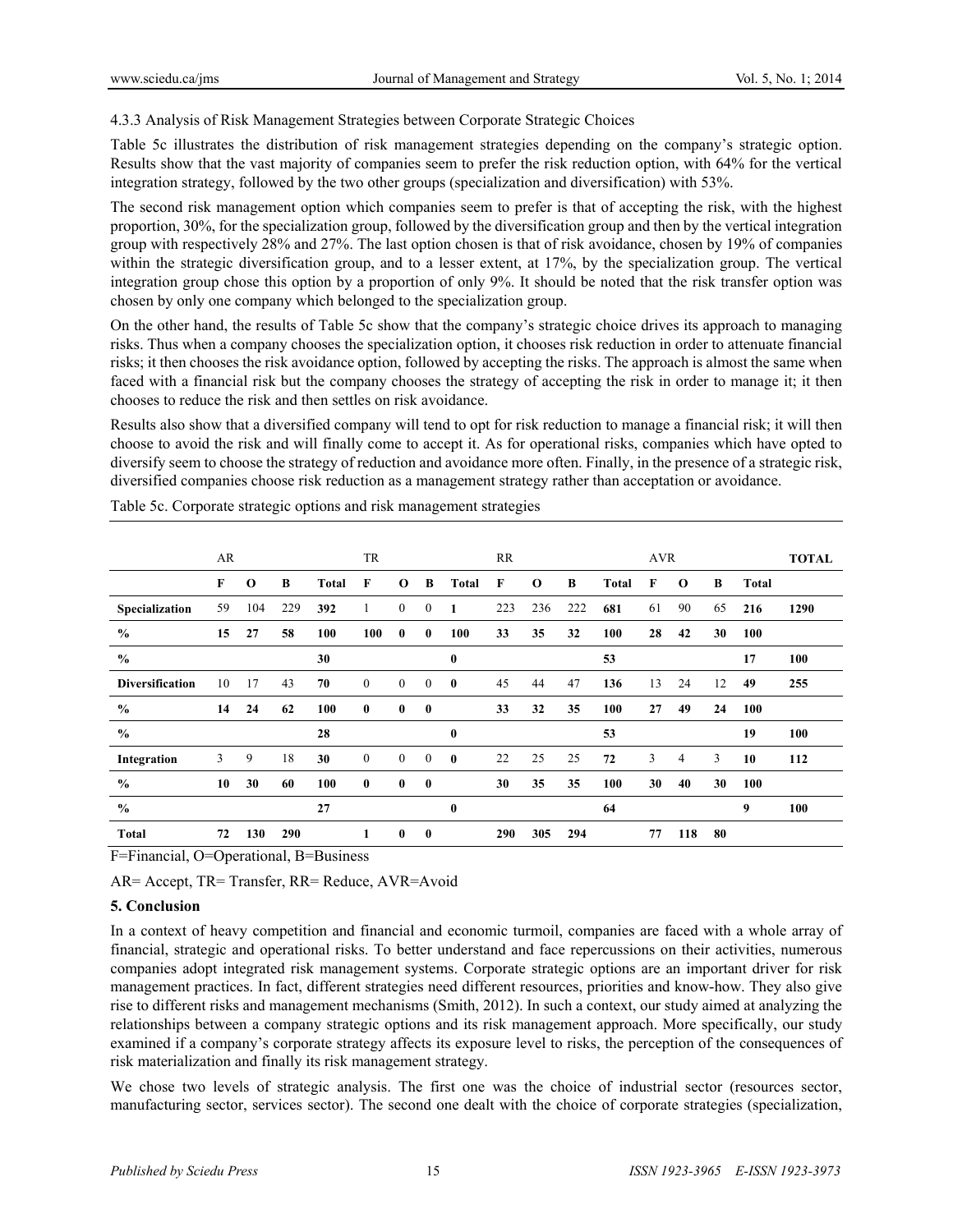diversification or vertical integration). As for the risks, we were able to identify 16 different risks which we divided into three risk categories, namely financial, operational and business risks.

Based on a sample of 110 non-financial companies listed on the Toronto Stock Exchange, our results showed that the level of risk exposure, the consequences of risk materialization and the risk management strategy vary according to the industrial sector for both individual risks and risk categories. Furthermore, our results suggest that a company's strategic option drives its risk management strategy. These results are potentially useful for senior managers and for the directors in charge of risk monitoring at the board of directors level. These results might help them in their efforts to develop better strategic plans and reinforce a proactive role in risk anticipation, good governance and efficient management of their company.

However, the paper's results should be interpreted with a number of limitations. The small number of observations in the diversification and vertical integration group limits the scope of our analyses on the link between corporate strategies and integrated risk management practices. Thus, future studies may choose to use a larger sample of companies which would, among other things, allow for a more thorough analysis of some specific risks or risk categories while widening the analysis of strategies which might eventually include strategies for growth vectors and development models.

## **References**

- Allayannis, G., & J. Weston. (2001). The Use of Foreign Currency Derivatives and Firm Market Value. *Review of Financial Studies*, *14*, 243-276. http://dx.doi.org/10.1093/rfs/14.1.243
- American Institute of Certified Public Accountants and the Canadian Institute of Chartered Accountants. (1999). *Managing Risk in the New Economy*. CICA: Toronto.
- Ansoff I. (1965). *Corporate Strategy*. McGraw-Hill, New York.
- Beasley, M. S., Pagach, D. P., & R. S. Warr. (2008). Information Conveyed in Hiring Announcements of Senior Executives Overseeing Enterprise-Wide Risk Management Processes. *Journal of Accounting Auditing & Finance*, *23*, 311-332.
- Beasley, M. S., R. Clune, & D. R. Hermanson. (2005). Enterprise Risk Management: An Empirical Analysis of Factors Associated with the Extent of Implementation. *Journal of Accounting and Public Policy*, *24*, 521-531. http://dx.doi.org/10.1016/j.jaccpubpol.2005.10.001
- Caldwell, J. E. (2012). *A Framework for Board Oversight of Enterprise Risk.* Canadian Institute of Chartered Accountants. 82 pages.
- Chandler A.D. (1992). Corporate strategy, Structure and Control Methodes in the United States during the 20th Century. *Industrial and Corporate Change*, *1*, 263-284. http://dx.doi.org/10.1093/icc/1.2.263
- Collis D.J., & Montgomery C.A. (2005). *Corporate Strategy: A Resource-Based Approach*. McGraw-Hill Press.
- Committee of sponsoring organizations of the Treadway Commission (COSO). (2004). Enterprise Risk Management — Integrated Framework. Executive Summary. Retrieved from http://www.coso.org/documents/COSO\_ERM\_ExecutiveSummary.pdf
- Davis R., & Duhaime, I.M. (1992). Diversification, Vertical Integration, and Industry Analysis: New Perspective and Measurement. *Strategic Management Journal*, *13*, 511-524. http://dx.doi.org/10.1002/smj.4250130704
- Dia, M., & D. Zeghal. (2008). Évaluation floue des profils de gestion des risques divulgués dans les rapports annuels des entreprises. *Revue Canadienne des Sciences de l'administration*, *25*(3), i-xix. http://dx.doi.org/10.1002/cjas.70
- Dobler, M. (2008). Incentives for Risk Reporting A Discretionary Disclosure and Cheap Talk Approach. *International Journal of Accounting*, *43*(2), 184-206. http://dx.doi.org/10.1016/j.intacc.2008.04.005
- Gordon, L. A., M. P. Loeb, & C. Y. Tseng. (2009). Enterprise Risk Management and Firm Performance: A Contingency Perspective. *Journal of Accounting and Public Policy*, *28*, 301-327. http://dx.doi.org/10.1016/j.jaccpubpol.2009.06.006
- Hoskisson R.E., & Hitt M.A. (1990). Antecedents and Performance Outcomes of Diversification: A Review and Critique of Theoretical Perspectives. *Journal of Management*, *16*(2), 461-509. http://dx.doi.org/10.1177/014920639001600210